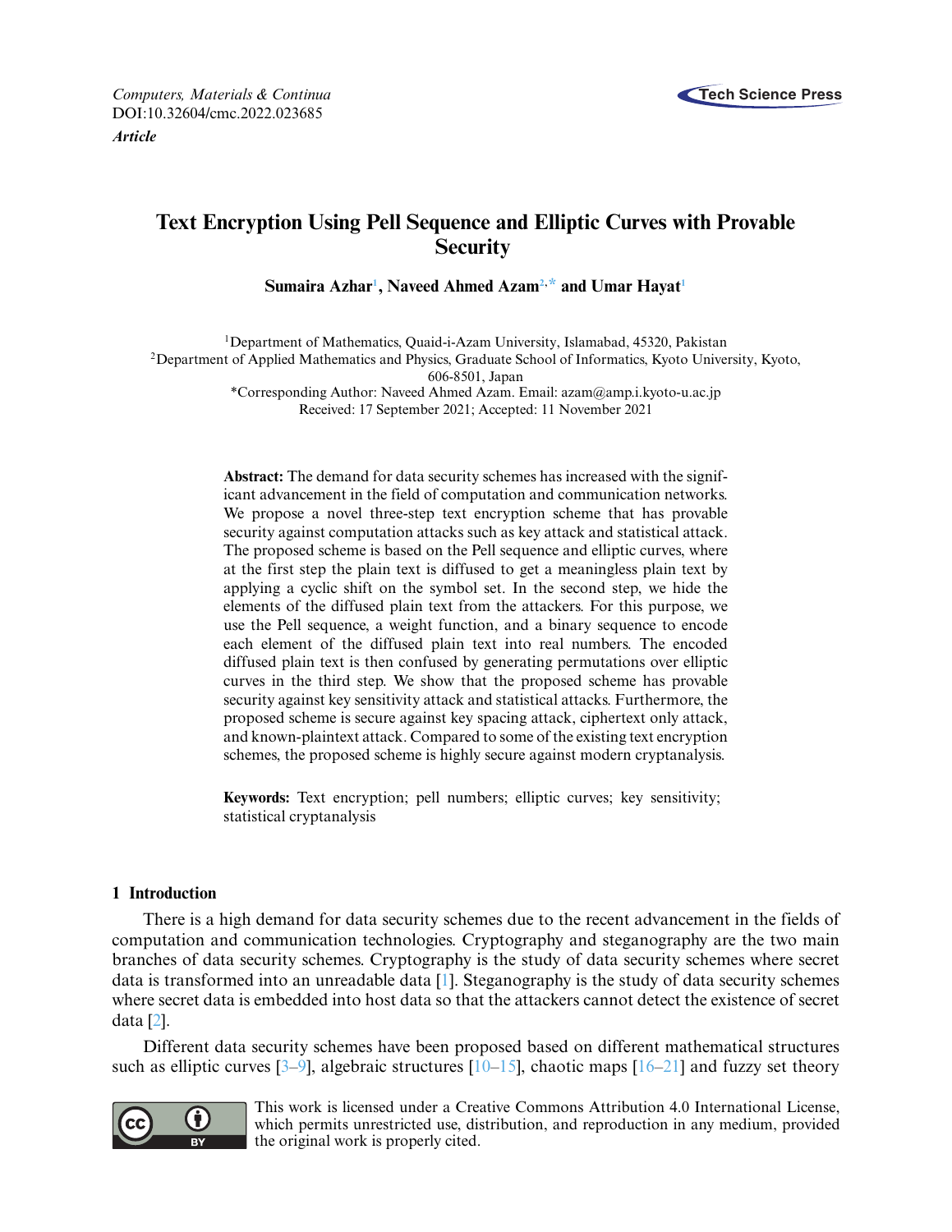[\[22](#page-15-3)[,23\]](#page-15-4). Security and privacy of the text messages are major concerns of the users while communicating on popular messaging platforms such as WhatsApp and Signal. So, the security of the text messages gained great attention now a days. We briefly review some of the recent text encryption schemes. Abdullah et al. [\[23\]](#page-15-4) proposed a cryptosystem based on fuzzy logic where triangular fuzzy numbers are used to represent plain text and ciphertext. Gupta et al. [\[24\]](#page-15-5) proposed a data security algorithm based on logical and shifting operations. Pattanayak et al. [\[25\]](#page-15-6) used linear congruences and extended Euclidean algorithm to design a text encryption scheme. By utilizing 8-bit code values of alphabets, Agrawal et al. [\[26\]](#page-15-7) proposed an efficient algorithm for text encryption. Ghrare et al. [\[27\]](#page-15-8) designed a hidden encrypted symmetric key algorithm by hiding the secret key inside the ciphertext. Linear recurrences such as generalized Fibonacci numbers, Pell numbers and Pell-Lucas numbers have many applications in the field of mathematics and computer science [\[28–](#page-15-9)[30\]](#page-15-10). The schemes in [\[31–](#page-15-11)[33\]](#page-15-12) used linear recurrences for cryptography purpose. Luma et al. [\[31\]](#page-15-11) explored a relationship between Fibonacci and Lucas sequence and used it for encryption and decryption purpose. Overmars et al. [\[32\]](#page-15-13) proposed an efficient method to compute the golden ratio to avoid cryptographic breaches. Agarwal et al. [\[33\]](#page-15-12) proposed a data encryption scheme based on Fibonacci numbers. Recently, DNA sequences are also used to generate secret keys for data security [\[34](#page-16-0)[–36\]](#page-16-1). Clelland et al. [\[34\]](#page-16-0) combined a DNA based technique and the microdot to send messages secretly. Abbasy et al. [\[36\]](#page-16-1) employed useful features of DNA sequences for data hiding. Chaotic maps are used to develop new security schemes due to their high sensitivity to the initial condition [\[37](#page-16-2)[–42\]](#page-16-3). Murillo-Escobar et al. [\[37\]](#page-16-2) proposed a new text encryption scheme based on a logistic map. Similarly, elliptic curves (ECs) received great attention in the field of cryptography for image encryption [\[43–](#page-16-4)[47\]](#page-16-5), text encryption [\[48](#page-16-6)[–53\]](#page-16-7) and signcryption [\[54](#page-16-8)[–56\]](#page-17-0) due to comparable security against modern cryptanalysis with low key size. Sunneetha et al. [\[48\]](#page-16-6) proposed a secure algorithm using elliptic curves and algebraic operations to transmit messages. Naji et al. [\[49\]](#page-16-9) proposed a novel text encryption scheme by representing characters of the plain text with the affine points on an EC. Agrawal et al. [\[50\]](#page-16-10) designed a text encryption method using ECC and Hill cipher with better security and complexity. Keerthi et al. [\[51\]](#page-16-11) proposed a novel text encryption scheme where the hexadecimal form of the ASCII values of plain text are mapped to affine points of an ECs. Kumar et al. [\[52\]](#page-16-12) used paired ASCII values corresponding to the plain text as an input for the elliptic curve. Singh and Singh developed an algorithm that can be used for encryption and decryption of any size of text message with given ASCII values. Ullah et al. [\[54\]](#page-16-8) provided a critical review of hyper elliptic curves based signcryption algorithms. A hyper elliptic curve based signcryption scheme more suitable for emerging resource constraints environment is proposed by Ullah et al. [\[56\]](#page-17-0).

Most of the text encryption schemes available in the literature such as the schemes presented in [\[23–](#page-15-4)[27,](#page-15-8)[33,](#page-15-12)[34,](#page-16-0)[36,](#page-16-1)[37,](#page-16-2)[48–](#page-16-6)[51](#page-16-11)[,53\]](#page-16-7) are not secure against well know attacks including key spacing, key sensitivity, statistical attack, ciphertext only attack and known-plaintext attack. The aim of this paper is to propose a novel text encryption scheme that has high security against modern cryptanalysis including key spacing, key sensitivity, statistical attack, ciphertext only attack and known-plaintext attack as compared to the existing text encryption schemes [\[23–](#page-15-4)[27](#page-15-8)[,33](#page-15-12)[,34](#page-16-0)[,36](#page-16-1)[,37](#page-16-2)[,48–](#page-16-6)[51,](#page-16-11)[53\]](#page-16-7). The proposed scheme is based on the Pell sequence and elliptic curves and has three main steps, where we first diffuse the plain text. Then an encoding procedure is applied to the diffused plain text based on the Pell sequence in step 2. Finally, the encoded diffused plain text is confusedin step 3 based on ECs. The rest of the paper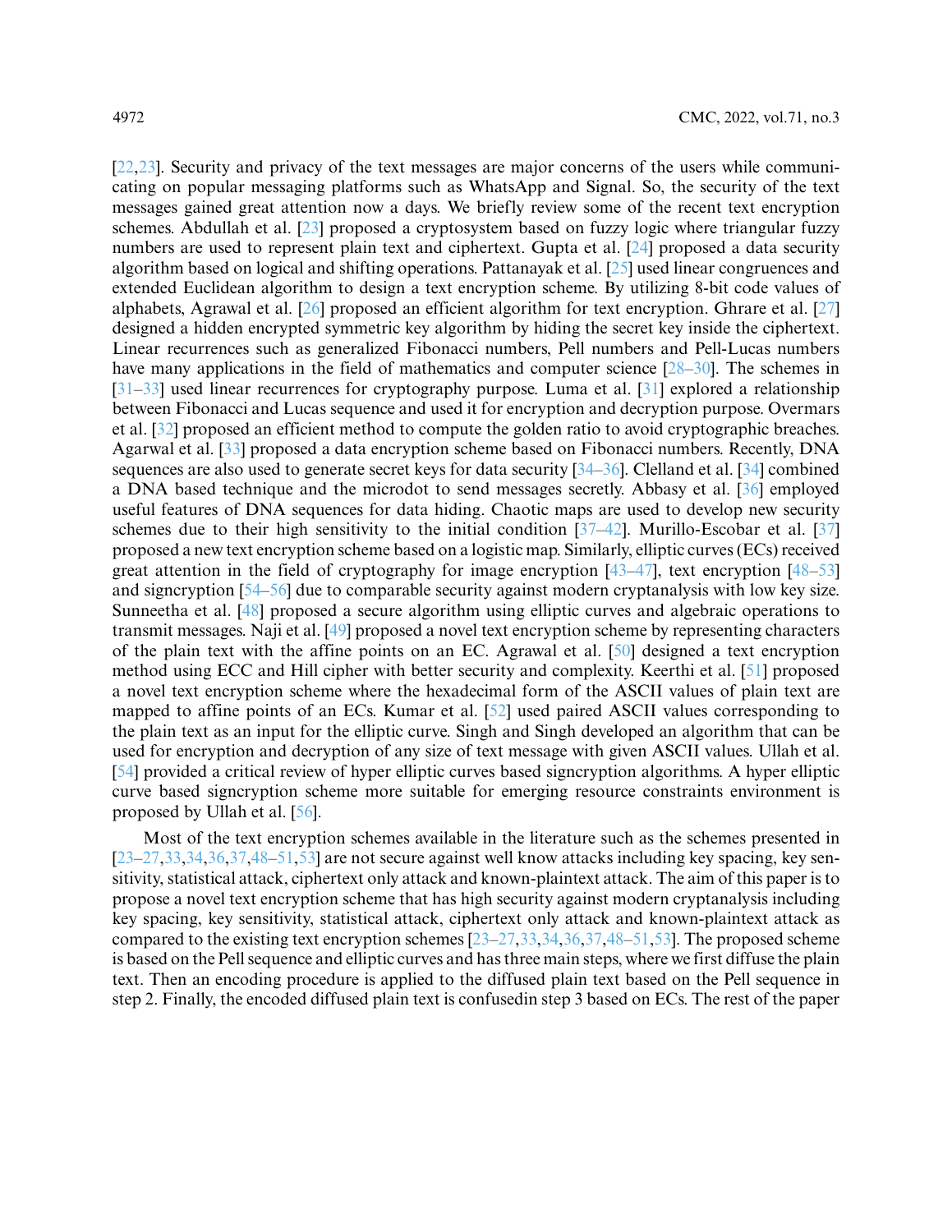is organized as follows. Section 2 contains some preliminaries. We discuss a novel text encryption scheme in Section 3. Security analysis and a detailed comparison of the proposed scheme with the existing text encryption schemes  $[23-27,33,34,36,37,48-51,53]$  $[23-27,33,34,36,37,48-51,53]$  $[23-27,33,34,36,37,48-51,53]$  $[23-27,33,34,36,37,48-51,53]$  $[23-27,33,34,36,37,48-51,53]$  $[23-27,33,34,36,37,48-51,53]$  $[23-27,33,34,36,37,48-51,53]$  $[23-27,33,34,36,37,48-51,53]$  $[23-27,33,34,36,37,48-51,53]$  is discussed in Section 4. A conclusion is drawn in Section 5.

### **2 Preliminaries**

### *2.1 Pell Sequence*

For initial values  $P_0 = 0$  and  $P_1 = 1$ , the *n*-th term  $P_n$  of the Pell sequence is defined with the recurrence relation

$$
P_n = 2P_{n-1} + P_{n-2}.\tag{1}
$$

The first six terms of the Pell sequence are 0, 1, 2, 5, 12, and 29. By [\[30\]](#page-15-10) it is known that for

$$
i \to \infty
$$
 it holds that  $\frac{P_i}{P_{i-1}} \to 1 + \sqrt{2}$ .

### *2.2 Elliptic Curves (EC)*

For a finite prime field  $\mathbb{F}_p$  with characteristic other than 2 and 3, prime p and two integers  $a, b \in \mathbb{F}_p$ [0, *p* − 1] such that  $4a^3 + 27b^2 \neq 0$  (mod *p*), the short Weiestrass form elliptic curve  $E_{p,a,b}$  over the field  $\mathbb{F}_p$  is the set

$$
\{(x, y) \in \mathbb{F}_p \times \mathbb{F}_p | (y^2 = x^3 + ax + b)(\text{mod } p) \} \cup \{\delta\},\tag{2}
$$

where  $\delta$  is the identity element of the EC. We call the integers p, a and b the parameters of the  $\text{EC } E_{p,a,b}.$ 

By [\[57\]](#page-17-1), when  $a = 0$  and  $p \equiv 2 \pmod{3}$ , the EC  $E_{p,a,b}$  has exactly  $p + 1$  points with no repetition in their y-coordinates. Azam et al. [\[4\]](#page-14-5) defined three orderings on an EC *Ep*,*a*,*<sup>b</sup>* that have good cryptographic properties. These orderings are natural ordering N, diffusion ordering D, and modulo diffusion ordering M such for any two points  $(x, y)$  and  $(x', y')$  on an EC  $E_{p,0,b}$  it holds that

$$
(x, y) \mathbf{N} (x', y') \Leftrightarrow "x < x'' \text{ or } "x = x' \text{ and } y < y''';
$$
\n
$$
(3)
$$

$$
(x, y) D (x', y') \Leftrightarrow "x + y < x' + y" or "x + y = x' + y' and x < x"';
$$
 (4)

$$
(x, y) M (x', y') \Leftrightarrow "x + y < x' + y' (mod p)" or "x + y = x' + y' (mod p) and x < x"';
$$
 (5)

The key features of these orderings are: (i) they diffuse the y-coordinates of the ordered EC; and (ii) the ordered ECs generated by these orderings are highly uncorrelated. Furthermore, it can be observed from [Fig. 1](#page-3-0) that the three orderings are non-equivalent and are capable of generating randomness. Due to these properties, Azam et al. [\[4](#page-14-5)[,5\]](#page-14-6) showed that these orderings are cryptographically suitable for generating a large number of secure permutations over ECs.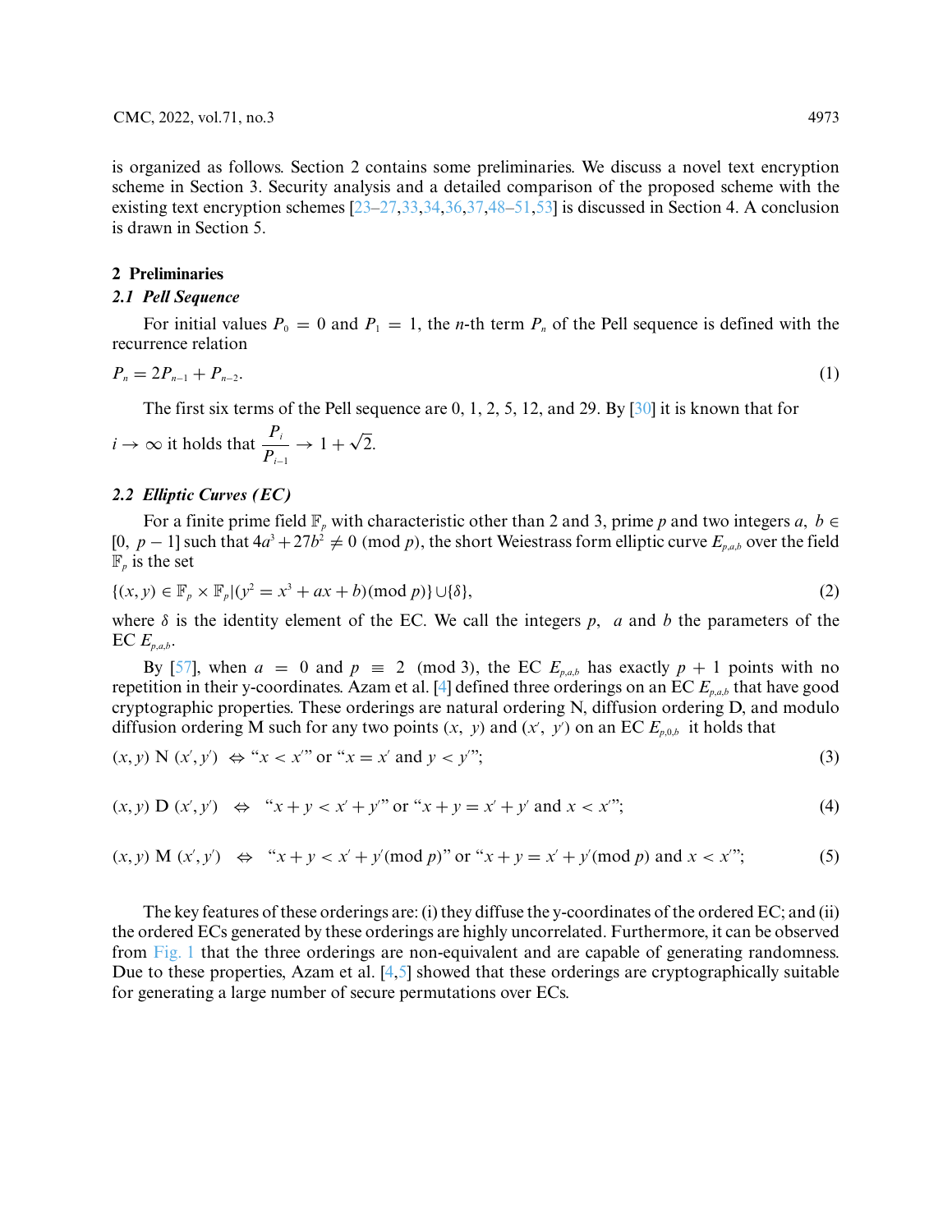

<span id="page-3-0"></span>**Figure 1:** EC  $E_{29,0,1}$  and the effect of the natural, diffusion and modulo ordering on the EC  $E_{29,0,1}$ : (a) Points of the EC  $E_{29,0,1}$  are shown w.r.t. non-decreasing *x*-coordinate from left to right; (b) *y*-coordinates of the points of the ordered EC  $E_{29,0,1}$  with natural ordering; (c) *y*-coordinates of the points of the ordered EC  $E_{29,0,1}$  with diffusion ordering; (d) *y*-coordinates of the points of the ordered EC  $E_{29,0,1}$  with modulo ordering

### **3 The Proposed Scheme**

For an encryption scheme, it is essential to diffuse and confuse the plain text up to a certain level [\[2\]](#page-14-1). Therefore, our scheme consists of three main steps where we first diffuse the plain text followed by an encoding procedure and then create confusion in the encoded diffused plain text. The diffusion step is performed by permuting the symbol set of the plain text. We use a restricted Pell sequence, a weight function, and a binary sequence to encode each element and its position in the diffused plain text with real numbers. Due to the sensitivity of the ECs over its parameters, we generate permutations over ECs to create confusion in the encoded diffused plain text. We discuss these three steps in detail below.

Let *S* be a finite symbol set of size *m*, and for  $i \in [0, m - 1]$ , let  $S(i)$  denote the *i*-th element of *S*. Suppose that the sender wants to send the plain text  $T = T(1) \cdots T(i) \cdots T(n)$  of length *n* which is a sequence over *S* where  $T(i)$ ,  $i \in [1, n]$  denotes the *i*-th element of *T* and  $T(i) \in S$ . In this scheme, we encode plain text to real numbers in the interval  $[-1, 1]$  with at most  $\beta \ge 14$  digits after the decimal.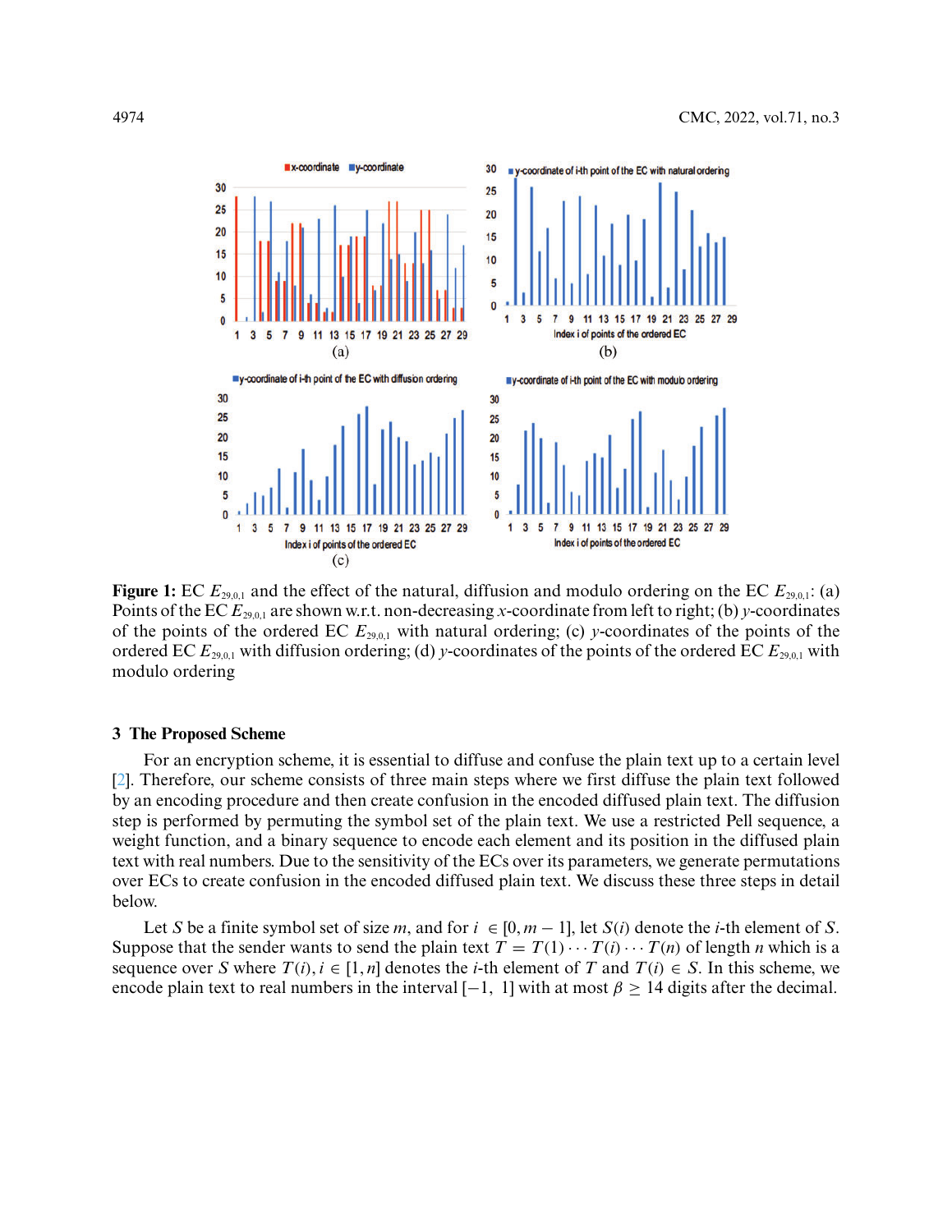#### *3.1 Encryption Procedure*

**Step 1.** Diffuse plain text: We select an integer  $k \in [0, m - 1]$  and permute the entries of *S* by using the permutation  $\psi_k$  :  $S \to S$  defined as

$$
\psi_k(S(i)) = S((i+k)(\text{mod } m)),\tag{6}
$$

i.e.,  $\psi_k$  maps the *i*-th entry of *S* on its  $(i + k)$  (mod *m*)-th entry. Now generate a diffused plain text  $T' = T'(1) \cdots T'(i) \cdots T'(n)$  by using the permutation  $\psi_k$  such that the *i*-th element  $T'(i) = \psi_k(T(i))$ ,  $i \in [1, n]$ . The diffusion step is similar to the Caesar cipher [\[58\]](#page-17-2).

 ${\bf Step~2.}$  Encode diffused plain text: To encode the elements of the diffused plain text  $T^{\prime},$  we generate a restricted Pell sequence, a weight function, and a binary sequence as follows.

Select two positive integers *h* and *h*<sup>*'*</sup> such that  $h < h'$  and  $h' - h + 1 \leq \beta$ , and generate the restricted Pell sequence  $Q_{h,h'} = q_1 \cdots q_i \cdots q_m$ , if it exists, such that for each integer  $i \in [1,m]$  the following hold:

- $q_i = \log(P_i/P_i 1)$  and  $q_i$  has exactly  $h' h + 1$  digits from *h*-th digit to *h*'-th digit after the decimal, where  $P_i$  is the *i*-th entry of the Pell sequence, and
- all entries of  $Q_{h,h'}$  are distinct, i.e., for any two distinct  $i, j \in [1, m]$ , it holds that  $q_i \neq q_j$ . We apply this condition so that each symbol in the diffused plain text can be encoded uniquely.

Observe that the entries of the restricted Pell sequence  $Q_{h,h'}$  are in the closed interval [0, 1] since  $P_i/P_{i-1} \rightarrow 1 + (2)^{1/2}$  as  $i \rightarrow \infty$  by [\[30\]](#page-15-10). We added the constraint  $h\prime - h + 1 \leq \beta$  to generate a restricted Pell sequence to control the length of the ciphertext and increase the key size, since for a fixed integer  $\tau$ , there exists different pairs *h*, *h*<sup>*'*</sup> such that  $h' - h + 1 = \tau$ , and hence different restricted Pell sequences.

Generate a *weight function*  $w : \{1, 2, \dots, n\} \rightarrow [-1, 1]$  which is an injection, i.e., for any two  $i, j \in \{1, 2, \dots, n\}$  such that  $i \neq j$ , it holds that  $w(i) \neq w(j)$ . The aim of this weight function is to uniquely encode the position of each element of *T*<sup>'</sup>.

Generate a *binary sequence*  $\alpha = \alpha_1 \cdots \alpha_i \cdots \alpha_n$ . Based on the *i*-th entry  $\alpha_i$  of  $\alpha$ , decide if we use weight *w*(*i*) with  $q_i$  or  $q_j - 1$ ,  $j \in [1, n]$  during the encoding procedure.

Now, generate an encoded diffused plain text  $(C, D) = (c_1, d_1) \cdots (c_i, d_i) \cdots (c_n, d_n)$  such that the *i*-th element  $T'(i)$  of  $T'$  is encoded  $(c_i, d_i)$  as with

<span id="page-4-0"></span>
$$
(c_i, d_i) = (q_{(j+k)(\text{mod } m)} + \alpha_i w(i), \ 1 - q_{(j+k)(\text{mod } m)} + (1 - \alpha_i) w(i)), \tag{7}
$$

where  $T(i) = S(j)$ , for some  $j \in [1, m]$  and  $T'(i) = \psi_k(S(j)) = S((j + k) \pmod{m})$ .

**Step 3.** Confuse encoded plain text: In this step, we create confusion in the encoded plain text  $(C, D)$ . For this purpose, we generate two bijections  $\sigma : C \rightarrow C$  and  $\sigma' : D \rightarrow D$ by using ordered subsets of two ECs. These ordered subsets are such that each integer in [1, *n*] appears exactly once as *y*-coordinates of the points. The existence of such subsets is ensured by considering the ECs with  $a = 0$  and  $p \equiv 2 \pmod{3}$ . Finally, the *i*-th entries of *C* and *D* are mapped on some entries of *C* and *D* whose indices are determined by the *y*-coordinates of the *i*-th points in the ordered sets. More precisely, select two primes  $p, p' \ge n$  with  $p \equiv 2 \pmod{3}$  and  $p' \equiv 2 \pmod{3}$ , two integers  $b \in [1, p-1]$  and  $b' \in [1, p'-1]$ , and two orderings  $\prec$  and  $\prec'$ . Compute the ordered subsets  $\{(a_i, b_i) | b_i \in [1, n] \text{ and } (a_i, b_i) \in E_{p,0,b}\}\$  and  $\{(a'_i,b'_i)|b'_i\in[1,n] \text{ and } (a'_i,b'_i)\in E_{p',0,b'}\}$  ordered w.r.t. the orderings  $\prec$  and  $\prec'$ , where for each  $i \in$  $[1, n-1]$  it holds that  $(a_i, b_i) \prec (a_{i+1}, b_{i+1})$  and  $(a'_i, b'_i) \prec (a'_{i+1}, b'_{i+1})$ , respectively. From these ordered subsets, get the sequences  $H = b_1 b_2 \cdots b_n$  and  $H' = b'_1 b'_2 \cdots b'_n$ . Now, generate a confused encoded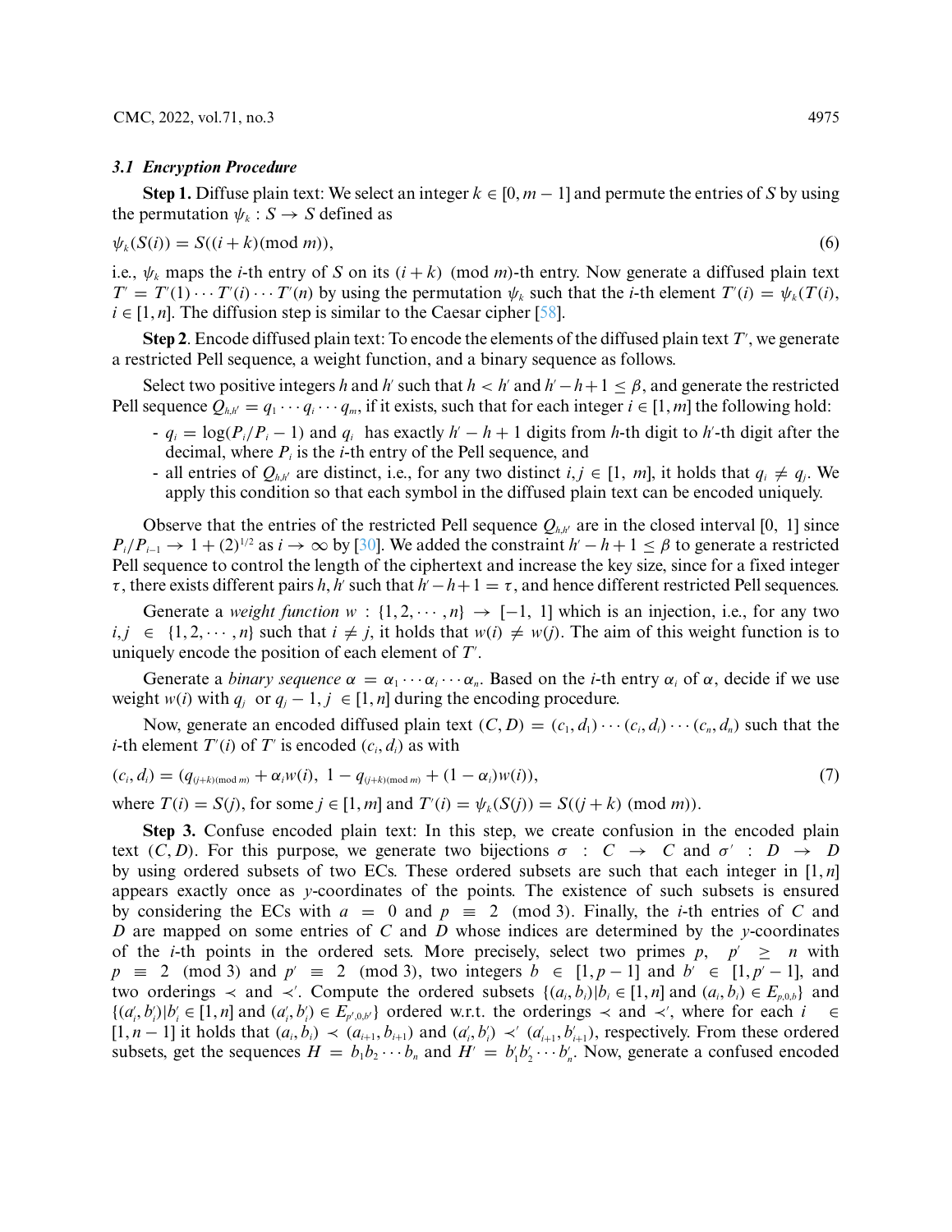plain text  $(\sigma(C), \sigma'(D))(\sigma(c_1), \sigma'(d_1)) \cdots (\sigma(c_i), \sigma'(d_i)) \cdots (\sigma(c_n), \sigma'(d_n))$  by using the permutations  $\sigma: C \to C$  and  $\sigma': D \to D$  such that  $\sigma(c_i) = c_{b_i}$  and  $\sigma'(d_i) = d_{b'_i}$ .

### *3.2 Ciphertext*

Transmit the confused sequence  $\sigma(C)$  as a ciphertext of the plain text *T*.

### *3.3 Secret Keys*

The integers *h*, *h*<sup> $\prime$ </sup> and *k*, the weight function *w* and the encoded sequence  $\sigma'(D)$  are the secret keys of our encryption scheme. The integers  $h$ ,  $h'$  and  $k$  are used to get the representation of symbols in  $S$ , the weight function *w* is used to get the index of the symbols in the plain text, and the sequence  $\sigma'(D)$ is used to get *w*.

Note that for a given *β*, the proposed scheme can encrypt a plain text over a symbol set *S* with size at most  $|Q_{h=1, h'=β}|$ , i.e., for the proposed scheme it holds that  $m \leq |Q_{h=1, h'=β}|$ . Furthermore, the proposed scheme can encrypt a plain text *T* of any arbitrary size, since it encodes each symbol of *T* individually.

### *3.4 Decryption Procedure*

Assume that the channel between sender and receiver is noiseless, and therefore the receiver receives the ciphertext *G* =  $\sigma$ (*c<sub>1</sub>*) $\sigma$ (*c<sub>2</sub>*) $\cdots$  *σ*(*c<sub>n</sub>*). Let *g* be the *l*-th element of *G*. We find the position of *g* in the plain text by using the keys  $\sigma'(D) = \sigma'(d_1)\sigma'(d_2)\cdots \sigma'(d_n)$  and weight function as follows. Compute a real  $d \in \sigma'(D)$  such that

<span id="page-5-0"></span>
$$
g + d = r + 1,\tag{8}
$$

for some  $r = w(i) \in [-1, 1]$  with  $i \in [1, n]$ . Observe that for each *g* such a real *d* always exists by [Eq. \(7\).](#page-4-0) The integer *i* is the position of the element of the plain text corresponding to the element *g* of the ciphertext. By using the secret key  $h$ , compute the restricted Pell sequence  $Q_{h,h'}$  and compute the inverse  $\psi_k^{-1}: S \to S$  defined as

$$
(S(i)) = S((i - k)(\text{mod } m)),\tag{9}
$$

of the permutation by using the secret key  $k$ . To get the plain text  $T(i)$  at the *i*-th position of the plain text *T*, find the real  $q_t \in Q_{h,h'}$  such that  $g = q_t$  *or*  $d = 1 - q_t$  for some index *t*. Find the index *t* by using [Tab. 1,](#page-7-0) and finally get the *i*-th plain text  $T(i)$  as  $T(i) = \psi_k^{-1}(S(i))$  corresponding to the *l*-th element g of *G*.

By repeating the above procedure for each  $g \in G$ , we get the plain text *T*. The proposed encryption and decryption scheme is illustrated in [Fig. 2.](#page-6-0)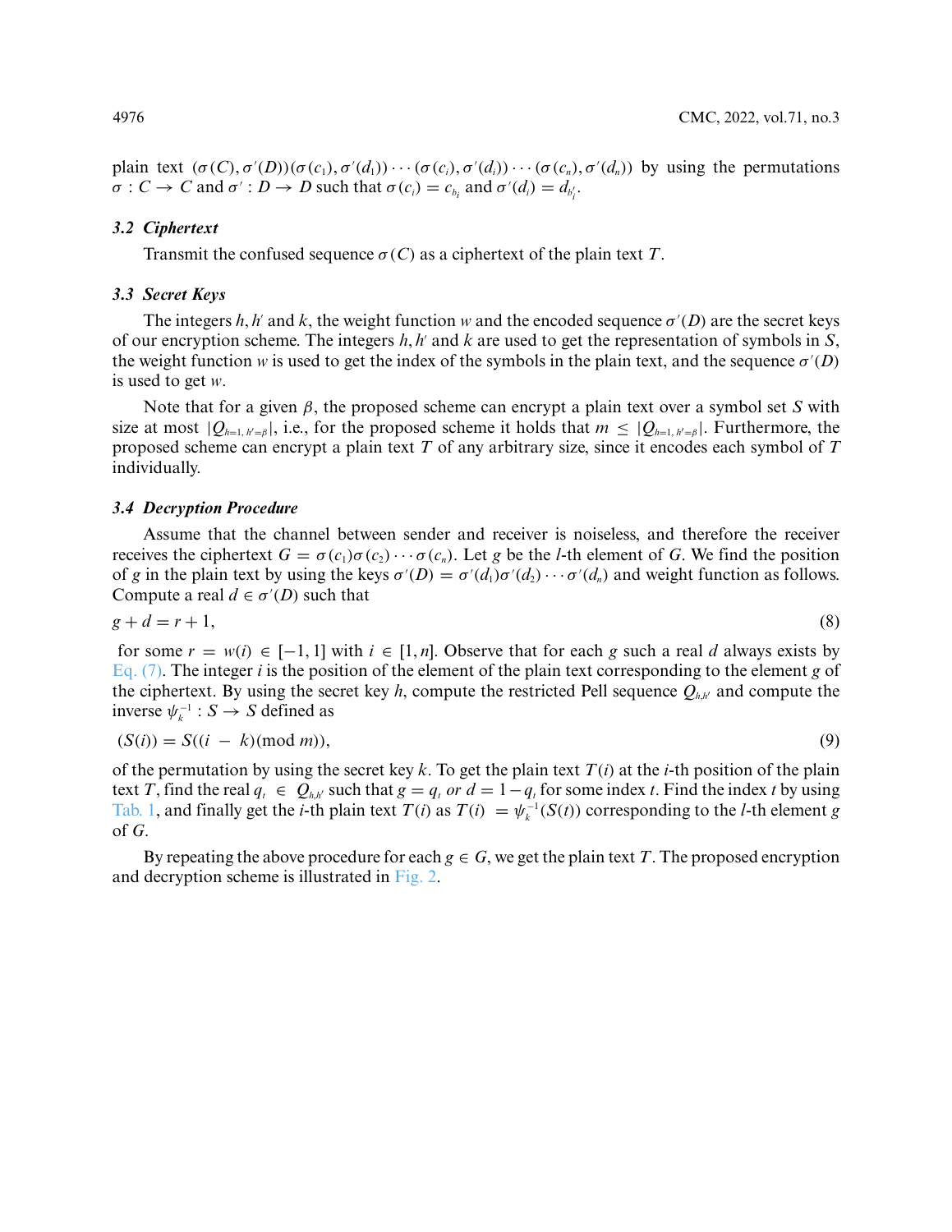

**Figure 2:** Flowchart of the proposed encryption and decryption scheme

<span id="page-6-0"></span>We demonstrate our proposed encryption and decryption procedures in detail in Example 1.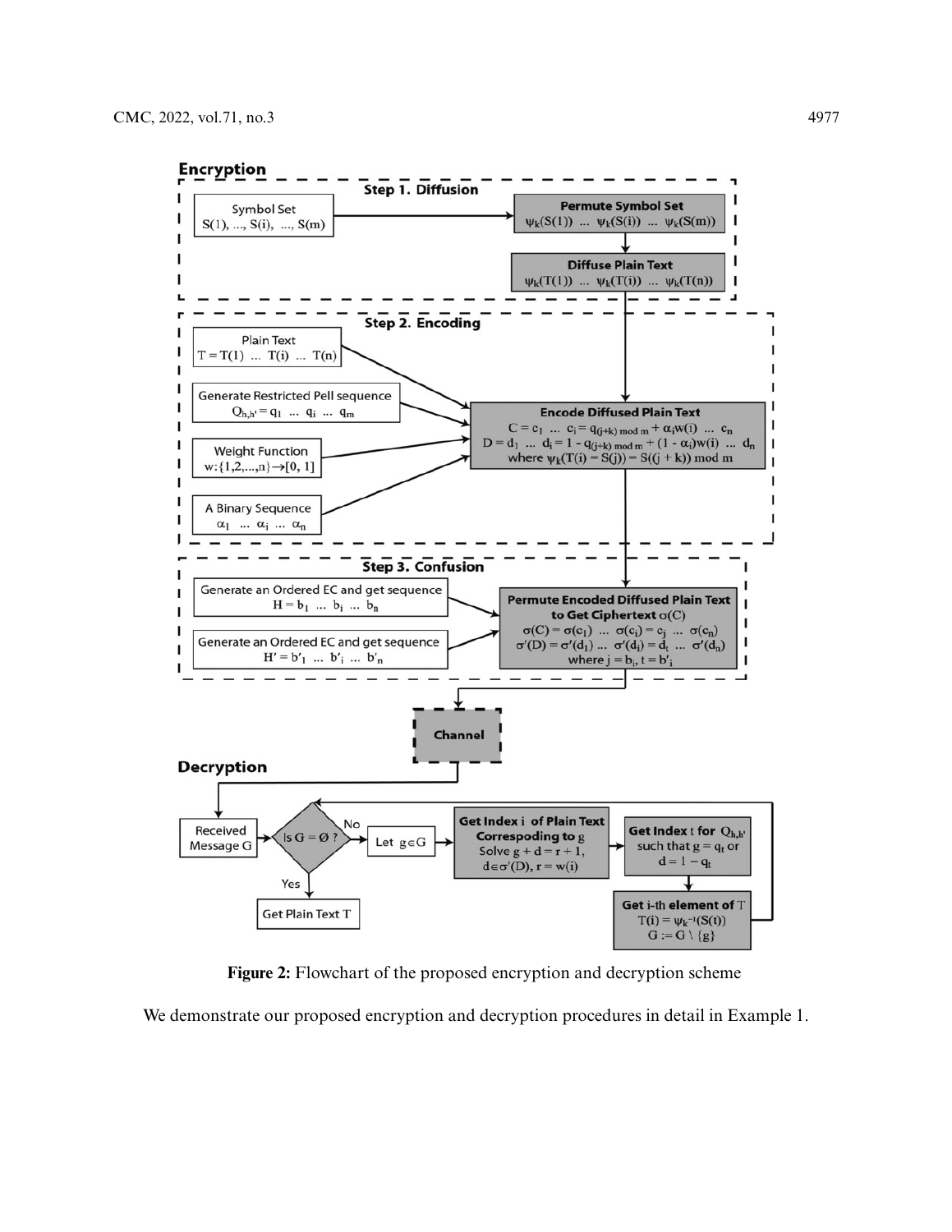### *3.5 Example 1*

## *3.5.1 Encryption*

Let the ordered symbol set *S* be the set of the capital English alphabet including blank-space and full-stop. This set is listed in the fourth column of [Tab. 1.](#page-7-0) Let  $\beta = 14$ , and for  $h = 18$  and  $h' = 22$ , the entries  $q_i$  of the restricted Pell sequence  $Q_{h,h'}$  are listed in the second column of [Tab. 1,](#page-7-0) while the third column of [Tab. 1](#page-7-0) contains  $1 - q_i$ . Select integer  $k = 6$  to generate a permutation  $\psi_{k=6}$  on the symbol set *S*. The entries of  $\psi_{k=6}$  are listed in the fifth column of [Tab. 1.](#page-7-0)

<span id="page-7-0"></span>**Table 1:** Entries  $S(i)$ ,  $\psi_{k=6}(S(i))$ , and  $q_i$  of an ordered symbol set S, the permuted symbol set  $\psi_{k=6}(S)$ , and the restricted pell sequence  $Q_h = 18$ ,  $h' = 22$ , respectively

| Index $i$               | $q_i$   | $1-q_i$ | S(i)                      | $\psi_{k=6}(S(i))$        |
|-------------------------|---------|---------|---------------------------|---------------------------|
| $\mathbf{1}$            | 0.52137 | 0.47863 | $\mathbf{A}$              | W                         |
| $\overline{c}$          | 0.95725 | 0.04275 | $\, {\bf B}$              | $\mathbf X$               |
| $\overline{\mathbf{3}}$ | 0.29362 | 0.70638 | $\mathbf C$               | $\mathbf Y$               |
| $\overline{\mathbf{4}}$ | 0.96103 | 0.03896 | D                         | Z                         |
| 5                       | 0.33794 | 0.66206 | E                         | Space                     |
| 6                       | 0.77007 | 0.22993 | $\boldsymbol{\mathrm{F}}$ |                           |
| $\boldsymbol{7}$        | 0.30634 | 0.69366 | G                         | A                         |
| 8                       | 0.06816 | 0.93184 | H                         | $\bf{B}$                  |
| 9                       | 0.48980 | 0.51020 | $\bf I$                   | $\mathcal{C}$             |
| 10                      | 0.73249 | 0.26751 | $\bf J$                   | D                         |
| 11                      | 0.68854 | 0.31146 | $\bf K$                   | E                         |
| 12                      | 0.91754 | 0.08246 | $\mathbf L$               | ${\bf F}$                 |
| 13                      | 0.81868 | 0.18132 | $\mathbf M$               | G                         |
| 14                      | 0.83642 | 0.16358 | ${\bf N}$                 | H                         |
| 15                      | 0.81864 | 0.18136 | $\mathbf O$               | $\bf I$                   |
| 16                      | 0.79073 | 0.20927 | ${\bf P}$                 | $\bf J$                   |
| 17                      | 0.39322 | 0.60678 | Q                         | K                         |
| 18                      | 0.38890 | 0.61110 | $\mathbf R$               | L                         |
| 19                      | 0.92887 | 0.07113 | ${\bf S}$                 | $\mathbf{M}$              |
| 20                      | 0.69338 | 0.30662 | $\mathbf T$               | ${\bf N}$                 |
| 21                      | 0.56639 | 0.43361 | U                         | $\mathbf O$               |
| 22                      | 0.56379 | 0.43621 | $\mathbf V$               | ${\bf P}$                 |
| 23                      | 0.70637 | 0.29363 | W                         | Q                         |
| 24                      | 0.85348 | 0.14652 | $\boldsymbol{\mathrm{X}}$ | $\mathbf R$               |
| 25                      | 0.82824 | 0.17176 | Y                         | ${\bf S}$                 |
| 26                      | 0.83257 | 0.16743 | Z                         | T                         |
| 27                      | 0.83183 | 0.16817 | Space                     | ${\bf U}$                 |
| 28                      | 0.83196 | 0.16804 | $\ddot{\phantom{0}}$      | $\boldsymbol{\mathrm{V}}$ |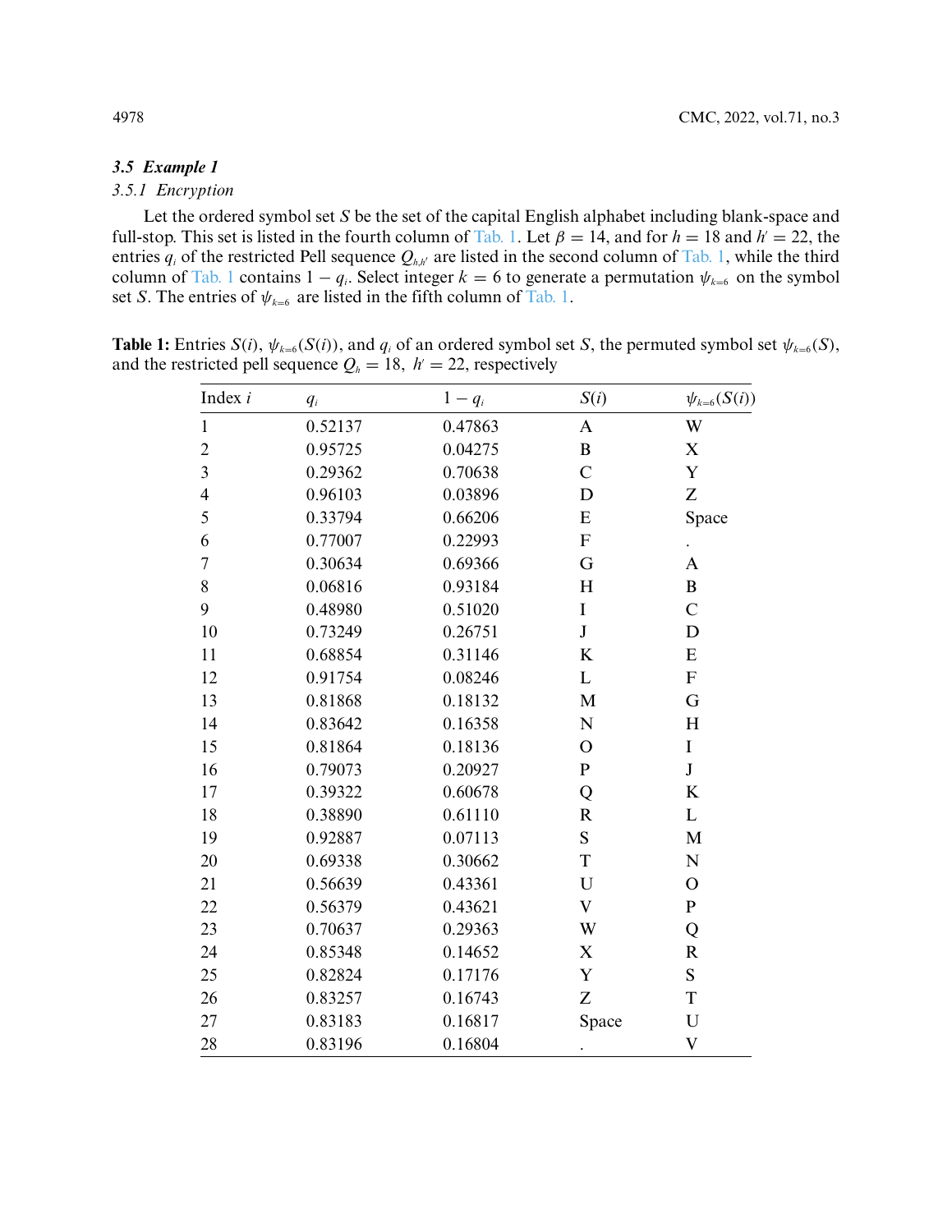Suppose the sender wants to send the plain text  $T = STAY SAFE$  with nine elements. For each integer  $i \in [1, 9]$ , the *i*-th element  $T(i)$  of the plain text  $T$ , the *i*-th element  $T'(i)$  of the diffused plain text, weight value  $w(i)$ , binary value  $\alpha_i$  and *i*-th element  $(c_i, d_i)$  of the encoded plain text are listed in [Tab. 2.](#page-8-0)

| Index $i$ | T(i)  | T'(i) |            | $\alpha_i$ | Encoded diffused<br>plain text( $C, D$ ) |            |
|-----------|-------|-------|------------|------------|------------------------------------------|------------|
|           |       |       |            |            | $c_i$                                    | $d_i$      |
|           | S     | Y     | $-0.007$   |            | 0.28662                                  | 0.70638    |
| 2         | T     | Z     | $-0.321$   | 0          | 0.96103                                  | $-0.28204$ |
| 3         | A     | G     | 0.4        |            | 1.21868                                  | 0.18132    |
| 4         | Y     | C     | $-0.49751$ | $\theta$   | 0.48980                                  | 0.01269    |
| 5         | Space | F     | 0.8812     |            | 1.79874                                  | 0.08246    |
| 6         | S     | Y     | 0.163      |            | 0.45662                                  | 0.70638    |
| 7         | A     | G     | 0.97350    |            | 1.79218                                  | 0.18132    |
| 8         | F     | L     | 0.65       | $\theta$   | 0.38890                                  | 1.26110    |
| 9         | Ε     | K     | 0.2817     | 0          | 0.39322                                  | 0.88848    |

<span id="page-8-0"></span>**Table 2:** Entries  $T(i)$ ,  $T'(i)$ ,  $w(i)$ ,  $\alpha_i$  and  $(c_i, d_i)$  of a plain text T, diffused plain text T', weight function *w*, binary sequence  $\alpha_i$ , and encoded diffused plain text  $(C, D)$ , respectively

To permute the encoded diffused plain text, we generated the ordered ECs  $E_{11,0,9}$  and  $E_{11,0,4}$  using natural and diffusion orderings respectively. The sequences  $H$  and  $H'$  generated by these ordered ECs are listed in [Tab. 3.](#page-8-1)

<span id="page-8-1"></span>**Table 3:** Permutations due to the ordered ECs  $E_{11,0,9}$  and  $E_{11,0,4}$  with natural and diffusion ordering, respectively

| Index $i$                                 |  |  |  |  |  |
|-------------------------------------------|--|--|--|--|--|
| Entries $b_i$ of H due to $E_{11,0,9}$    |  |  |  |  |  |
| Entries $b_i$ ' of H' due to $E_{11,0,4}$ |  |  |  |  |  |

The confused encoded plain text  $\sigma(C)$  and  $\sigma'(D)$  are listed in [Tab. 4.](#page-8-2)

**Table 4:** Entries of  $\sigma(c_i)$  and  $\sigma'(d_i)$  of the confused plain text  $\sigma(C)$  and  $\sigma'(D)$ , respectively

<span id="page-8-2"></span>

| Index $i$ | Ciphertext $\sigma(c_i)$ | Key $\sigma(d_i)$ |
|-----------|--------------------------|-------------------|
|           | 1.21868                  | $-0.28204$        |
|           | 0.38890                  | 0.70638           |
|           | 0.28662                  | 0.01269           |
|           |                          | (Continued)       |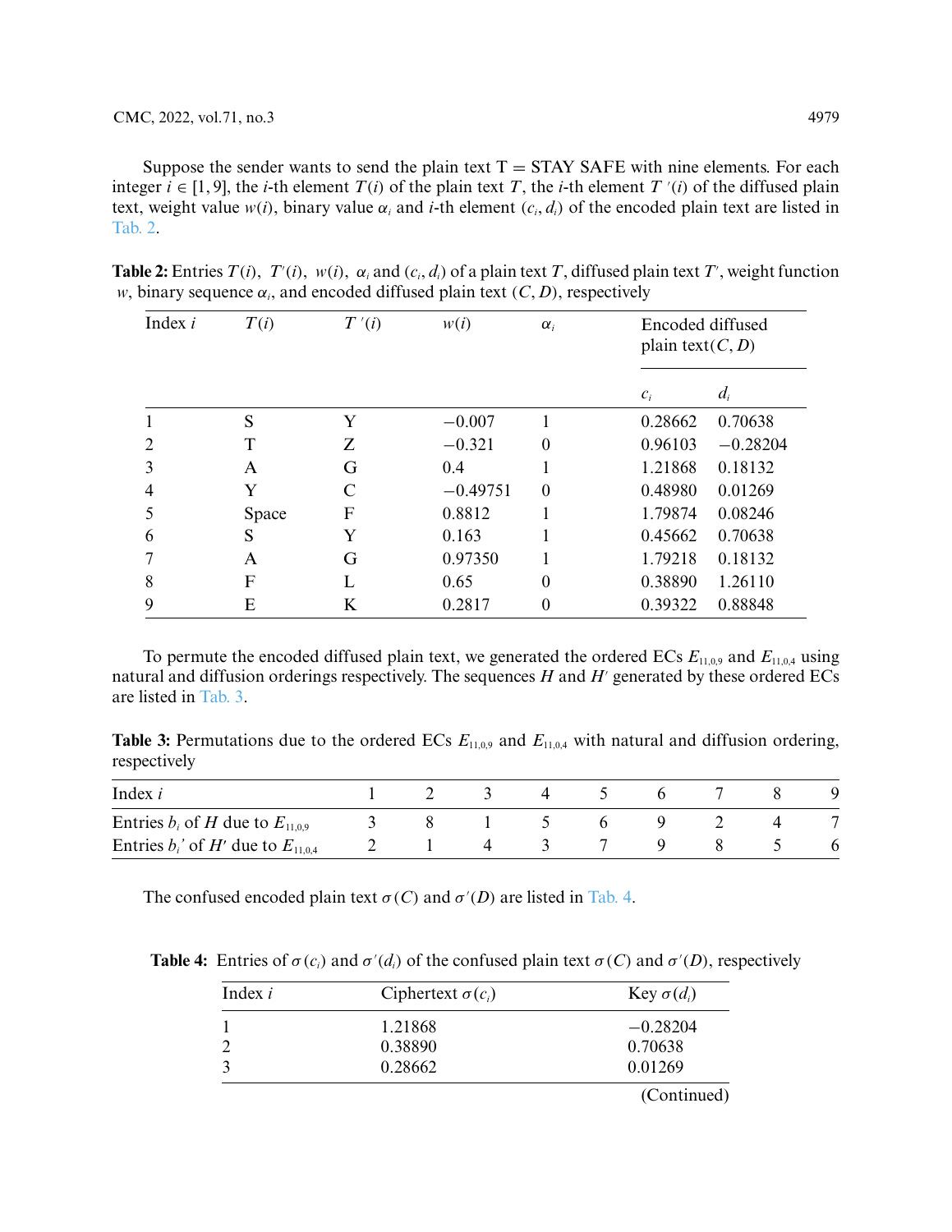| <b>Table 4: Continued</b> |                   |  |  |  |  |
|---------------------------|-------------------|--|--|--|--|
| Ciphertext $\sigma(c_i)$  | Key $\sigma(d_i)$ |  |  |  |  |
| 1.79874                   | 0.18132           |  |  |  |  |
| 0.45662                   | 0.18132           |  |  |  |  |
| 0.39322                   | 0.88848           |  |  |  |  |
| 0.96103                   | 1.26110           |  |  |  |  |
| 0.48980                   | 0.08246           |  |  |  |  |
| 1.79218                   | 0.70638           |  |  |  |  |
|                           |                   |  |  |  |  |

**Table 4:** Continued

### *3.5.2 Decryption*

We demonstrate the decryption procedure for the 5-th element  $g = \sigma(c_5) = 0.45662$  of the ciphertext G. Note that  $g + d = r + 1$  holds for  $d = \sigma(d_2) = 0.70638$ ,  $r = w(i) = 0.163$  with  $i = 6$ . This implies that *g* is the  $(i = 6)$ −th element of the plain text. The real *q<sub>t</sub>* for which it holds that  $g = 1 - q_t$  has index  $t = 3$  in the third column  $Q_{h=18,h'=22}$  of [Tab. 1.](#page-7-0) We get the  $(i = 6)$ -th element  $T(6) = \psi_k^{-1}(S(3)) = \psi_k^{-1}(Y) = S$  of the plain text *T* from the fourth column of [Tab. 1.](#page-7-0)

### **4 Security Analysis and Comparison**

To analyze the security of the proposed scheme, we apply some well-known security tests including key spacing analysis, key sensitivity analysis, histogram test, information entropy analysis, ciphertext only attack and known-plaintext attack. We briefly explain these tests and their results for the proposed scheme in Sections 4.1–4.5. Furthermore, we give a detailed comparison of the security of the proposed scheme and some of the existing text encryption schemes in Section 4.6.

### *4.1 Key Spacing Analysis*

Brute-force attack is commonly used by cryptanalysts to decrypt ciphertext. Key spacing analysis is used to analyze the security of an encryption scheme against brute-force attack. For an encryption scheme, key spacing is defined to be the number of distinct secret keys that it can generate. An encryption scheme is secure if its key spacing is at least  $2^{100}$  by [\[59\]](#page-17-3). The proposed scheme has five secret keys, three integers *k*, *h*, and *h*<sup>'</sup>, a weight function *w* and the sequence  $\sigma'(D)$ , where the key  $\sigma'(D)$  depends on *m*, *h*, *h*', *k*, and *w*, by [Eq. \(7\).](#page-4-0) There are *m* choices for *k* and  $(10^{\beta})^n$  choices for *w*, when the plain text is encoded to real numbers with at most  $\beta \geq 14$  digits after the decimal and *n* is the size of the plain text. This implies that the key spacing of the proposed scheme is at least  $m(10^{\beta})^n$  > 2<sup>100</sup> for *n* > 4, *m* ≥ 1 and  $\beta$  ≥ 14. This implies that the proposed scheme satisfies key spacing analysis. In particular, when computation accuracy is  $10^{-14}$ ,  $m = 5$ ,  $\beta = 14$  and  $n \ge 4$ , then there are 88 choices for selecting a pair of integers *h* and *h*' such that  $h' - h + 1 < \beta$  and there exists a restricted Pell sequence. This implies that the key spacing of the proposed scheme in this case is at least  $5 \cdot 88 \cdot (10^{14})^4 > 2^{194}$ .

### *4.2 Key Sensitivity Analysis*

An encryption scheme is secure if it can generate a significantly different ciphertext for the same plaintext when the secret keys are slightly changed. In the next lemma, we show that for any plain text our scheme can generate a different ciphertext when any of the secret keys  $k, h, h'$ , and  $w$  is changed.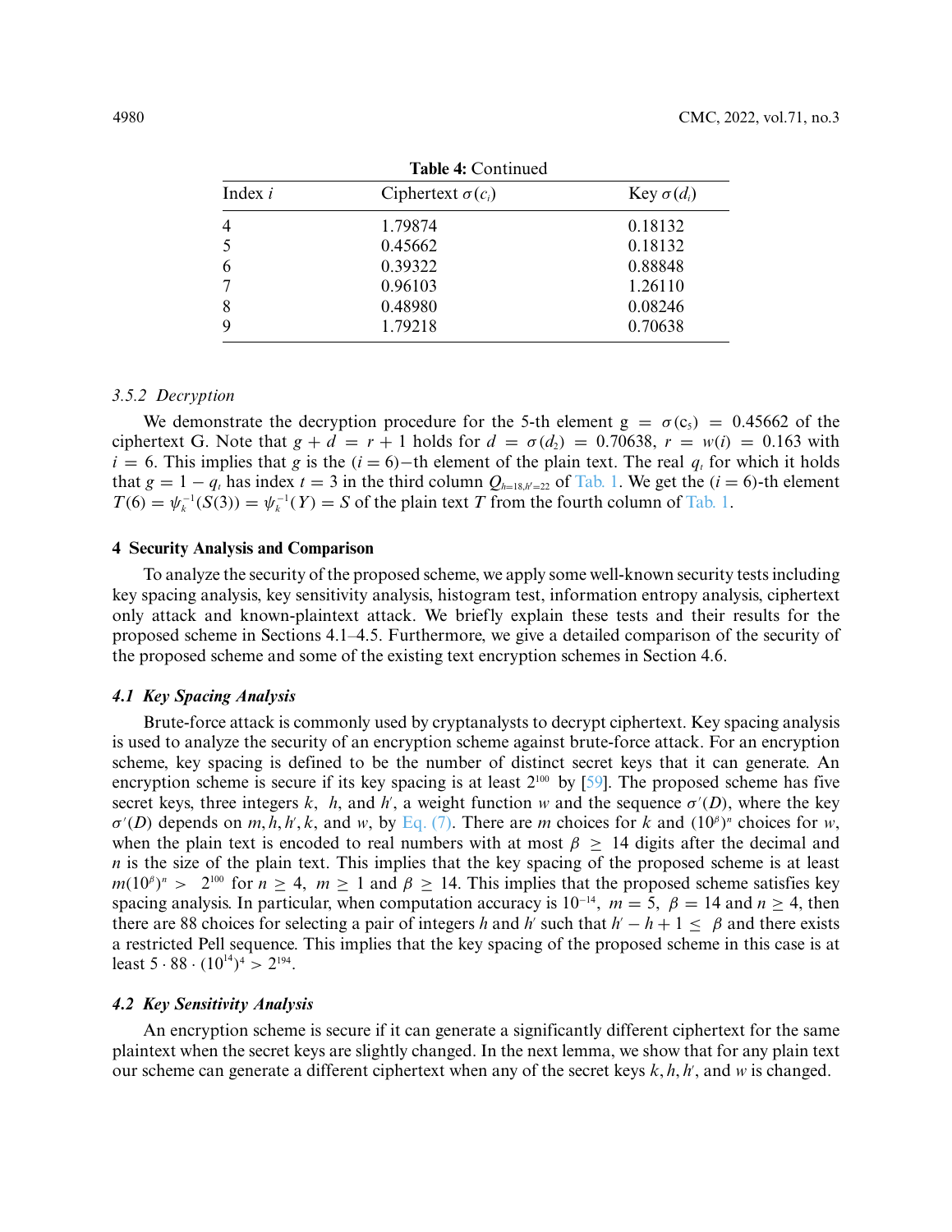*Lemma 1.* **Let** *T* **be a plain text of size** *n* **over symbol set** *S* **of size** *m* **and**  $G = \sigma(c_1)\sigma(c_2) \ldots \sigma(c_n)$ be a ciphertext of *T* that is obtained by the proposed scheme using the secret keys  $k$ ,  $h$ ,  $h'$  and weight function *w*.

- (i) The ciphertext *G*<sup>'</sup> generated by the proposed scheme by using  $k' \neq k$ ,  $k' \in [0, m-1]$ ,  $h, h',$ and *w* is not equal to *G*.
- (ii) The ciphertext *G*<sup>'</sup> generated by the proposed scheme by using *k*,  $t \neq h$  or  $t' \neq h'$  that satisfies conditions of step 2, and *w* is not equal to *G*.
- (iii) If  $\alpha_i = 1$ ,  $i \in [1, n]$ , the ciphertext *G*' generated by the proposed scheme by using *k*, *h*, *h'*, and *w*<sup> $\prime$ </sup> such that  $w'(i) \neq w(i)$ , for all  $i \in [1, n]$ , is not equal to *G*.

*Proof.* Let  $G' = \sigma(c'_1)\sigma(c'_2)\ldots,\sigma(c'_n)$ 

- (i) The integer  $k' \neq k$  used at step 1 of the proposed scheme is to shift the elements of the symbol set *S*. Then for all  $j \in [1, n]$  it holds that  $S((j + k') (\text{mod } m)) \neq S((j + k)(\text{mod } m))$ . This implies that  $q_{(j+k')(mod m)} + \alpha_i w(i) \neq q_{(j+k)(mod m)} + \alpha_i w(i)$  for each  $i \in [1, n]$  in [Eq. \(7\),](#page-4-0) where  $T(i) = S(j)$ . This implies that  $c_i \neq c_i$  for each  $i \in [1, n]$ , and hence  $G' \neq G$ .
- (ii) For any integer  $t \neq h$  or  $t'' \neq h'$  that satisfies conditions of Step 2, the restricted Pell sequence  $Q'_{t,t''} = q'_1 q_2' \cdots q'_n \neq Q_{h,h'} = q_1 q_2 \cdots q_n$ , since the length of the elements of  $Q'_{t,t''}$  is different from the length of the elements of  $Q_{h,h'}$ . This implies that  $q'_{(j+k)(\text{mod }m)} + \alpha_i w(i) \neq q_{(j+k)(\text{mod }m)} + \alpha_i w(i)$ for each  $i \in [1, n]$ . This implies that  $c_i \neq c_i$ , and hence  $\sigma(c_i) \neq \sigma(c_i)$ ,  $i \in [1, n]$ , from which it follows that  $G' \neq G$ .
- (iii) Since  $w'(i) \neq w(i)$  and  $\alpha_i = 1$  therefore  $q_{(j+k)(\text{mod } m)} + \alpha_i w(i) \neq q_{(j+k)(\text{mod } m)} + \alpha_i w'(i)$  for each  $i \in [1, n]$  in [Eq. \(7\),](#page-4-0) where  $T(i) = S(j)$ . This implies that  $c_i' \neq c_i$ , and hence  $G' \neq G$ .

By Lemma 1, our scheme is highly sensitive to the secret keys  $k, h, h'$ , and  $w$ . We demonstrate Lemma 1 with an example by generating ciphertexts for the plain text  $T = \frac{STAY}{SATE}$  by slightly changing one key and fixing all other keys. The ciphertext for  $k = 6$ ,  $h = 18$ ,  $h' = 22$ , and weight function *w* listed in [Tab. 2,](#page-8-0) ordered MEC  $E_{11,0,4}$  with diffusion ordering is listed in the first column of [Tab. 5.](#page-10-0) The ciphertext generated by only changing the integer *k* to 7 following Lemma 1(i) is listed in the third column of [Tab. 5.](#page-10-0) The ciphertext generated by only changing integer  $h$ <sup>'</sup> to 23 following Lemma 1(ii) listed in the second column of [Tab. 5.](#page-10-0) The ciphertext generated by only changing weight function to  $w'(i) = w(i) + 10^{-4}$  following Lemma 1(iii) is listed in the fourth column of [Tab. 5.](#page-10-0) The ciphertext generated by only changing EC  $E_{11,0,5}$  parameter *b* to 5 with diffusion ordering is listed in the fifth column of [Tab. 5.](#page-10-0) From [Tab. 5](#page-10-0) it is evident that the ciphertext generated by slight changes in the secret keys are totally different. Hence, the proposed scheme satisfies the key sensitivity analysis.

| Original ciphertext Effect of h |          | Effect of $k$ | Effect of $w$ | Ordered EC |
|---------------------------------|----------|---------------|---------------|------------|
| 0.96103                         | 0.961034 | 0.34106       | 0.64013       | 0.48980    |
| 0.28662                         | 0.286624 | 0.95404       | 0.28672       | 1.79218    |
| 0.48980                         | 0.489799 | 0.73249       | $-0.00761$    | 0.28662    |
| 1.21868                         | 1.218677 | 1.23643       | 1.21878       | 1.21868    |
| 1.79218                         | 1.792177 | 1.80992       | 1.79318       | 1.79874    |
| 0.39322                         | 0.393223 | 0.38890       | 0.67502       | 0.45662    |

<span id="page-10-0"></span>**Table 5:** Different ciphertexts generated by the proposed scheme for a fixed plain text

(Continued)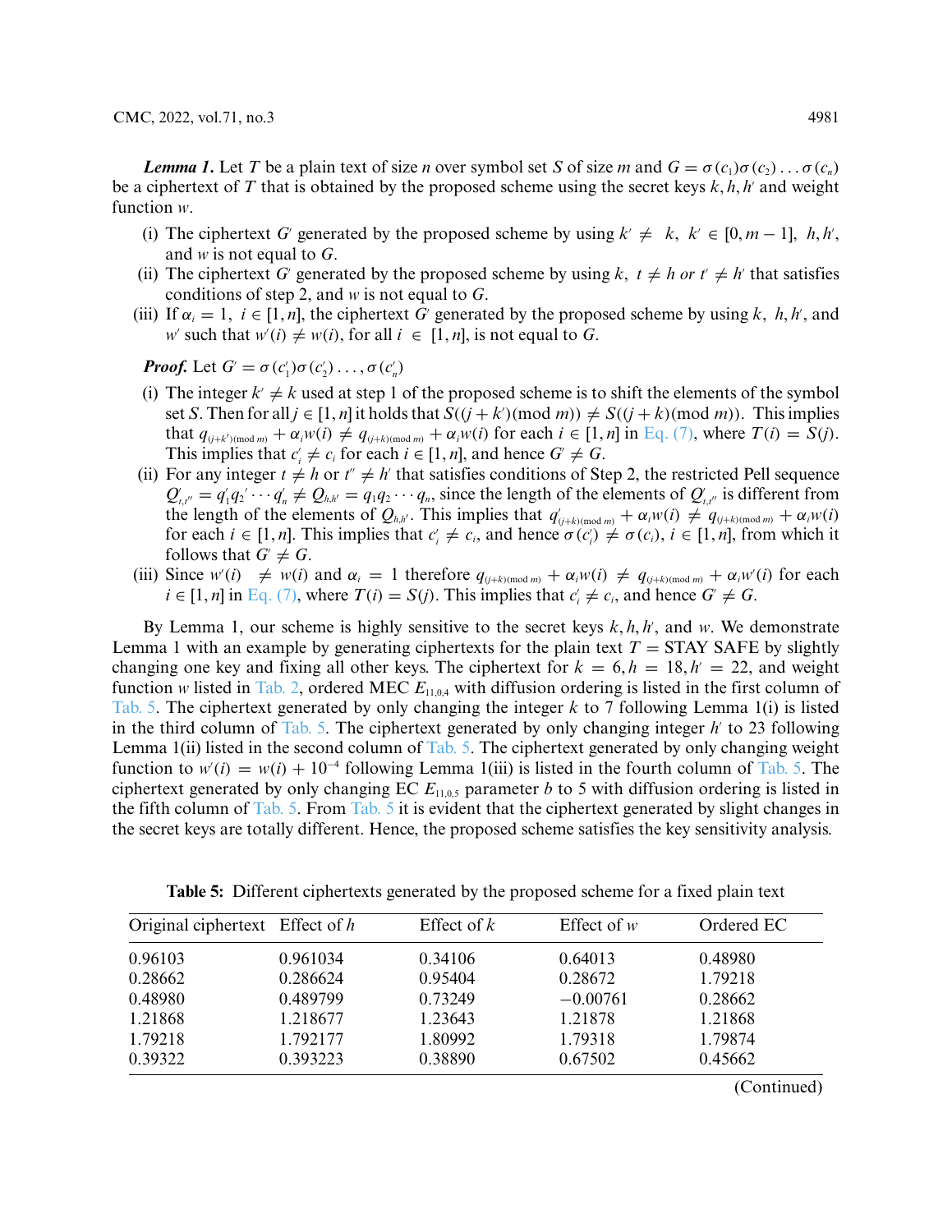| <b>Table 5: Continued</b>       |          |               |               |            |  |  |
|---------------------------------|----------|---------------|---------------|------------|--|--|
| Original ciphertext Effect of h |          | Effect of $k$ | Effect of $w$ | Ordered EC |  |  |
| 0.38890                         | 0.388903 | 0.92887       | 1.03900       | 0.96103    |  |  |
| 1.79874                         | 1.798742 | 1.69988       | 1.79884       | 0.38890    |  |  |
| 0.45662                         | 0.456624 | 1.12404       | 0.45672       | 0.39322    |  |  |

*4.3 Statistical Analysis*

An encryption scheme is highly secure against statistical attacks if it can generate a highly random ciphertext. Histogram analysis and entropy analysis are the two commonly used tests to analyze the security of a scheme against statistical attacks. A scheme is secure against statistical attacks if it can generate ciphertexts with uniform histogram and optimal entropy.

Let *X* be a data set over a symbol set  $\Omega$  and for  $\omega \in \Omega$ ,  $f(\omega)$  denotes the frequency of *w* in *X*. The entropy  $H(X)$  of X is defined to be

$$
H(X) = -\sum_{\omega \in \Omega} (f(\omega)/|X|) \log_2(f(\omega)/|X|)
$$
\n(10)

In the following result, we show that for each plain text, our scheme can generate a ciphertext with a uniform histogram and optimal entropy.

*Lemma 2***.** For any plaint text, there exists at least one weight function w such that the frequency of each element in the ciphertext generated by the proposed scheme is 1.

*Proof*. Let *T* be a plain text of size *n* over a symbol set *S* and  $T(i)$ ,  $i \in [1, n]$  be the *i*-th element of *T*. Our proof will complete if we show that there exists at least one weight function *w* such that for any two distinct  $i, i' \in [1, n]$  it holds that the  $c_i \neq c'_i$ , where  $c_i$  and  $c'_i$  are generated by [Eq. \(7\).](#page-4-0) Let  $g_i = q_{(j+k) \pmod{m}}$  for  $i \in [1, n]$ , where  $T(i) = S(j)$ , for some  $j \in [1, m]$  and  $\psi_k(S(j)) = S((j+k)(\text{mod }m))$ . Let  $g_i$  be an ordering of  $g_1, g_2, \ldots, g_n$  such that  $g_i \geq g_{i'+1}$  for  $i' \in [1, n]$ . Let w be a mapping such that  $w(i'+1)$  is a real in the open interval  $(-1, w(i'))$  and  $c_{i'+1} = g_{i'+1} + w(i'+1)$  for  $i' \in [1, n]$ . Note that *w* is an injection since  $w(i') > w(i+1)$  for each  $i' \in [1, n-1]$ . Furthermore, for each  $i' \in [1, n]$  it holds that  $g_{i'} + w(i') > g_{i+1} + w(i'+1)$ , since  $g_{i'} \ge g_{i+1}$  and  $w(i') > w(i'+1)$  for each  $i' \in [1,n]$ . This implies that  $c_i > c_{i+1}$  for each  $i \in [1, n]$ , and hence  $c_1'c_2' \ldots c_n'$  is a strictly decreasing sequence. This implies that  $\sigma(c_i) \neq \sigma(c_i)$  for each distinct  $i, j \in [1, n]$  from which the proof follows.

By Lemma 2, it follows that for each plain text, the proposed scheme can generate a ciphertext with uniform histogram and optimal entropy by using the weight function *w* constructed in Lemma 2 and  $\alpha_i = 1$  for each *i*. Hence the proposed scheme has provable security against statistical attacks. We demonstrate the claim in Lemma 2 in [Tab. 6](#page-12-0) by generating a ciphertext for the plain text  $T = \text{STAY}$ SAFE with secret keys  $k = 6, h = 18, h' = 22$ , ordered ECs  $E_{11,0,4}$  with diffusion ordering and weight function *w* listed in [Tab. 6.](#page-12-0)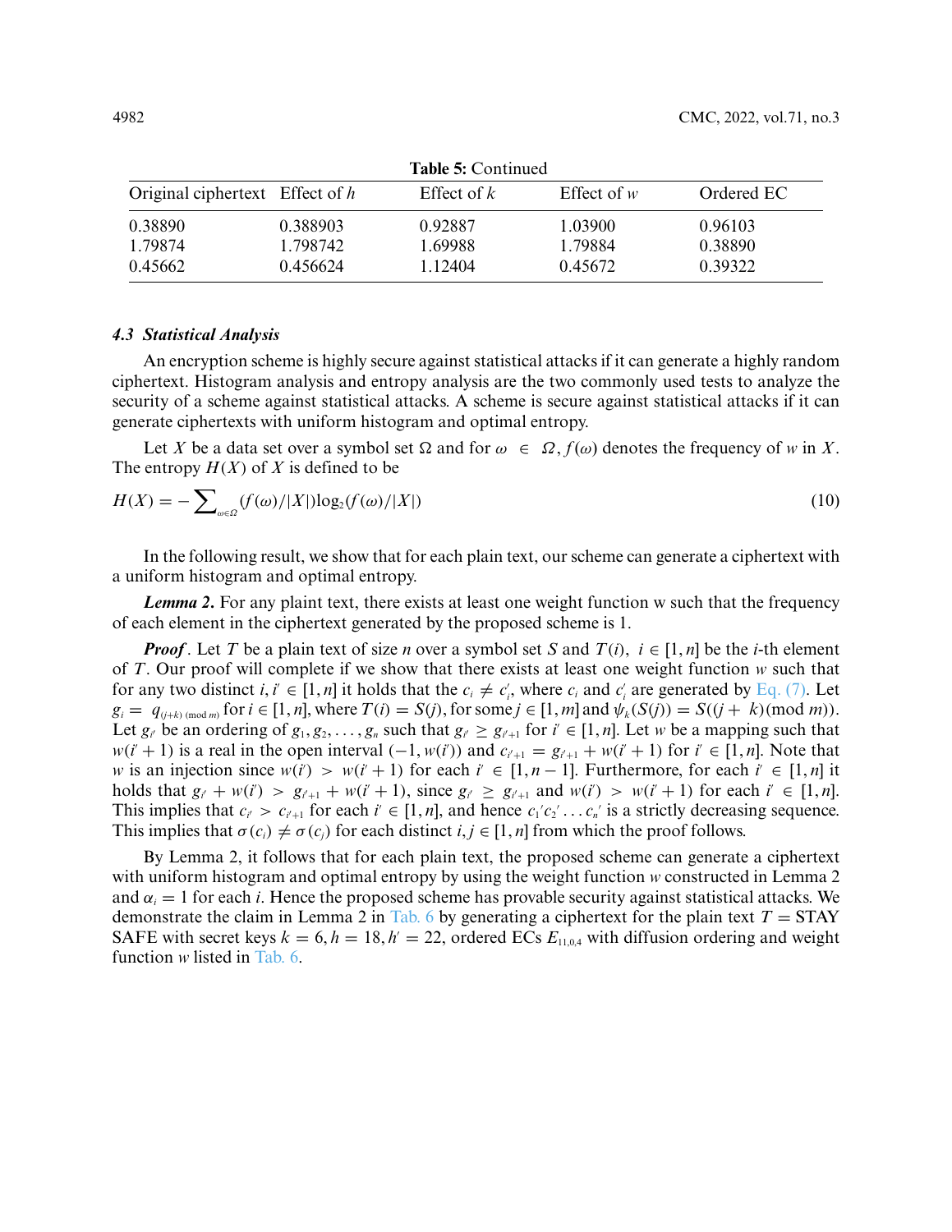| Index $i$      | Weight $w(i)$ | Ciphertext $\sigma(c_i)$ |
|----------------|---------------|--------------------------|
|                | $-0.49751$    | $-0.20389$               |
| $\overline{2}$ | $-0.321$      | 0.64003                  |
| 3              | $-0.007$      | 0.81168                  |
| 4              | 0.163         | 0.65280                  |
| 5              | 0.2817        | 1.19924                  |
| 6              | 0.4           | $-0.10038$               |
| 7              | 0.65          | 1.46868                  |
| 8              | 0.8812        | 1.27010                  |
| 9              | 0.97350       | 0.67492                  |

<span id="page-12-0"></span>**Table 6:** A ciphertext generated by the proposed scheme with uniform histogram and optimal entropy

### *4.4 Ciphertext Only Attack*

In ciphertext only attack, the cryptanalyst has access to some ciphertexts and try to get secret keys and hence the plain text. The cryptanalyst cannot reveal the plain text without the secret keys of the proposed scheme. Furthermore, there are at least  $2^{100}$  keys for a fixed plain text of size at least 4, as discussed in Section 4.1, and therefore the brute-force attack requires lots of time to decrypt the ciphertext without keys. Hence by [\[53\]](#page-16-7) the proposed scheme is secure against ciphertext only attack.

### *4.5 Known-plaintext Attack*

In this attack, the attacker knows a pair of plain text and ciphertext and tries to generate secret keys. In our scheme, the attacker tries to generate  $h, h', k, w$  and  $\sigma(D')$ . The plain text consists of symbols in *S* and the ciphertext consists of real numbers with at most *β* digits after the decimal in our scheme, and therefore there is no relationship between the plain text and the keys *h*, *h*<sup>*'*</sup>, *k* and *w*. Recall that  $w(i)$  ∈ [−1, 1], and therefore it is not necessary that  $h' - h + 1$  is at most the minimum number of digits after the decimal in the ciphertext. Thus, the attacker needs to try all possibilities for *h*, *h* such that  $h' - h + 1 \leq \beta$  and there exists a restricted Pell sequence of the size |*S*|, and *k* to know the representation of symbols in *S*, the weight function *w* to know the index of the symbols in the plain text, and  $\sigma(D')$  which depends on the latter keys. Furthermore, for a given plain text the proposed scheme can generate a completely different ciphertext when keys are changed, as discussed in Section 4.3. Hence the proposed scheme is highly secure against known-plaintext attack by [\[53\]](#page-16-7).

### *4.6 Security Comparison*

The proposed scheme has five secret keys, the three integers *h*, *h'* and *k*, the weight function *w*, and the encoded sequence  $\sigma'(D)$ . The secret key depends on  $\sigma'(D)$  the choice of *h*, *h*', *k*, *w* and the plain text. The main purpose of  $\sigma'(D)$  is to get the weight value  $w(i)$ , and hence the index *i* when  $\alpha_i = 0$ . However, if  $\alpha_i = 1$  for all *i*, then the weight  $w(i)$  are in the ciphertext by [Eq. \(7\),](#page-4-0) and therefore the key  $\sigma'(D)$  is not necessary to get the weight function. More precisely, when  $\alpha_i = 1$  for all *i*, we solve [Eq. \(8\)](#page-5-0) for  $d = 1 - q_i$ , where  $q_i \in Q_{h,h'}$  to get *w*. This implies that in the case of  $\alpha_i = 1$  for all *i*, *k*, *h*, *h'* and *w* are sufficient keys to decrypt a ciphertext. Note that these keys are independent of the plain text. Furthermore, the proposed scheme also satisfies the key spacing analysis, key sensitivity analysis,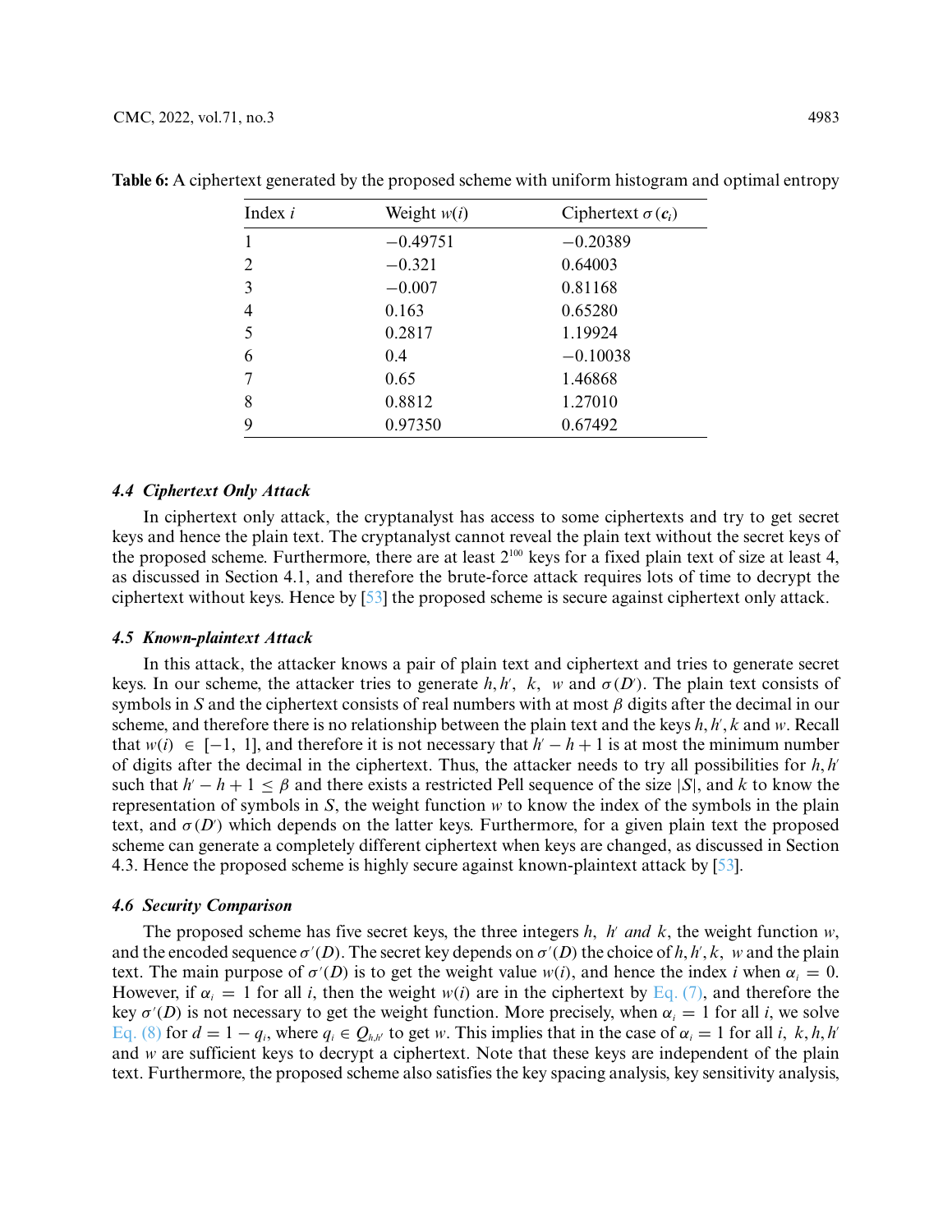statistical analysis, ciphertext only attack and known-plaintext attack for the case of  $\alpha_i = 1$  for all *i* as discussed in Sections 4.1–4.5.

We compared the security strength of the proposed scheme when  $\alpha_i = 1$  for all *i*, the case where all secret keys are independent of the plain text, and the schemes in  $[23-27,33,34,36,37]$  $[23-27,33,34,36,37]$  $[23-27,33,34,36,37]$  $[23-27,33,34,36,37]$  $[23-27,33,34,36,37]$  $[23-27,33,34,36,37]$ [48–](#page-16-6)[51,](#page-16-11)[53\]](#page-16-7) against key spacing attack, key sensitivity attack, statistical attack, ciphertext only attack and known-plaintext attack in [Tab. 7.](#page-13-0) We write "No" (resp. "NA") in the second, fifth and sixth columns of [Tab. 7](#page-13-0) if the corresponding scheme is not secure (resp. the analysis of the scheme against key spacing attack, ciphertext only attack and known-plaintext attack is not available.) Similarly, we write "No" in the third and fourth columns of [Tab. 7](#page-13-0) if the corresponding scheme does not have provable security against key sensitivity attack and statistical attack. From [Tab. 7](#page-13-0) observe that the security of the schemes in [\[23](#page-15-4)[–27,](#page-15-8)[33,](#page-15-12)[34,](#page-16-0)[36,](#page-16-1)[37,](#page-16-2)[48–](#page-16-6)[51](#page-16-11)[,53\]](#page-16-7) is suspected against key spacing attack, key sensitivity attack, statistical attack, ciphertext only attack and known-plaintext attack. Therefore from Sections 4.1–4.5, the proposed scheme is more secure against listed attacks as compared to the schemes [\[23](#page-15-4)[–27](#page-15-8)[,33](#page-15-12)[,34](#page-16-0)[,36](#page-16-1)[,37](#page-16-2)[,48](#page-16-6)[–51,](#page-16-11)[53\]](#page-16-7).

<span id="page-13-0"></span>

| Method                          | High<br>key spacing | Provable<br>key sensitivity | Provable<br>security against<br>statistical<br>attack | Secure against<br>ciphertext only<br>attack | Secure against<br>known-<br>plaintext<br>attack |
|---------------------------------|---------------------|-----------------------------|-------------------------------------------------------|---------------------------------------------|-------------------------------------------------|
| Ref.<br>$[23 - 27, 33, 36, 37]$ | <b>NA</b>           | N <sub>o</sub>              | N <sub>0</sub>                                        | <b>NA</b>                                   | <b>NA</b>                                       |
| Ref. [34]                       | <b>NA</b>           | No                          | N <sub>o</sub>                                        | <b>Yes</b>                                  | Yes                                             |
| Ref. [48]                       | <b>NA</b>           | No                          | N <sub>o</sub>                                        | <b>NA</b>                                   | <b>NA</b>                                       |
| Ref. [49]                       | <b>Yes</b>          | N <sub>o</sub>              | N <sub>o</sub>                                        | <b>Yes</b>                                  | Yes                                             |
| Ref. $[50, 51]$                 | <b>NA</b>           | N <sub>o</sub>              | N <sub>o</sub>                                        | <b>NA</b>                                   | <b>NA</b>                                       |
| Ref. [53]                       | <b>Yes</b>          | N <sub>o</sub>              | N <sub>o</sub>                                        | <b>Yes</b>                                  | Yes                                             |
| Proposed scheme                 | Yes                 | <b>Yes</b>                  | <b>Yes</b>                                            | <b>Yes</b>                                  | Yes                                             |

**Table 7:** Security comparison of the proposed scheme with the existing schemes

Note: The security of the scheme in [\[34\]](#page-16-0) is suspected against key spacing attack and does not have provable security against key sensitivity attack and statistical attack. On the other hand, the proposed scheme has high key spacing and has provable security against key sensitivity and statistical attacks. This implies that the proposed scheme is more secure than the scheme in [\[34\]](#page-16-0).

The schemes in [\[49\]](#page-16-9) and [\[53\]](#page-16-7) do not have provable security against key sensitivity attack and statistical attack. By Sections 4.2 and 4.3, the proposed scheme has high security against key sensitivity and statistical attacks as compared to the security of the schemes in [\[49\]](#page-16-9) and [\[53\]](#page-16-7).

### **5 Conclusion**

We proposed a secure text encryption scheme. The scheme has three main steps, where we first diffuse the plain text by permuting the symbol set to convert the plain text into a meaningless message. In the second step, the diffused plain text is encoded with real numbers based on the Pell sequence, a weight function, and a binary sequence to hide the diffused plain text. In the third step, the scheme creates confusion in the encoded diffused plain text by generating permutations over ECs. We analyzed the security of the proposed scheme against several modern attacks including key spacing attack, key sensitivity attack, statistical attacks, ciphertext only attack and known-plaintext attack. From the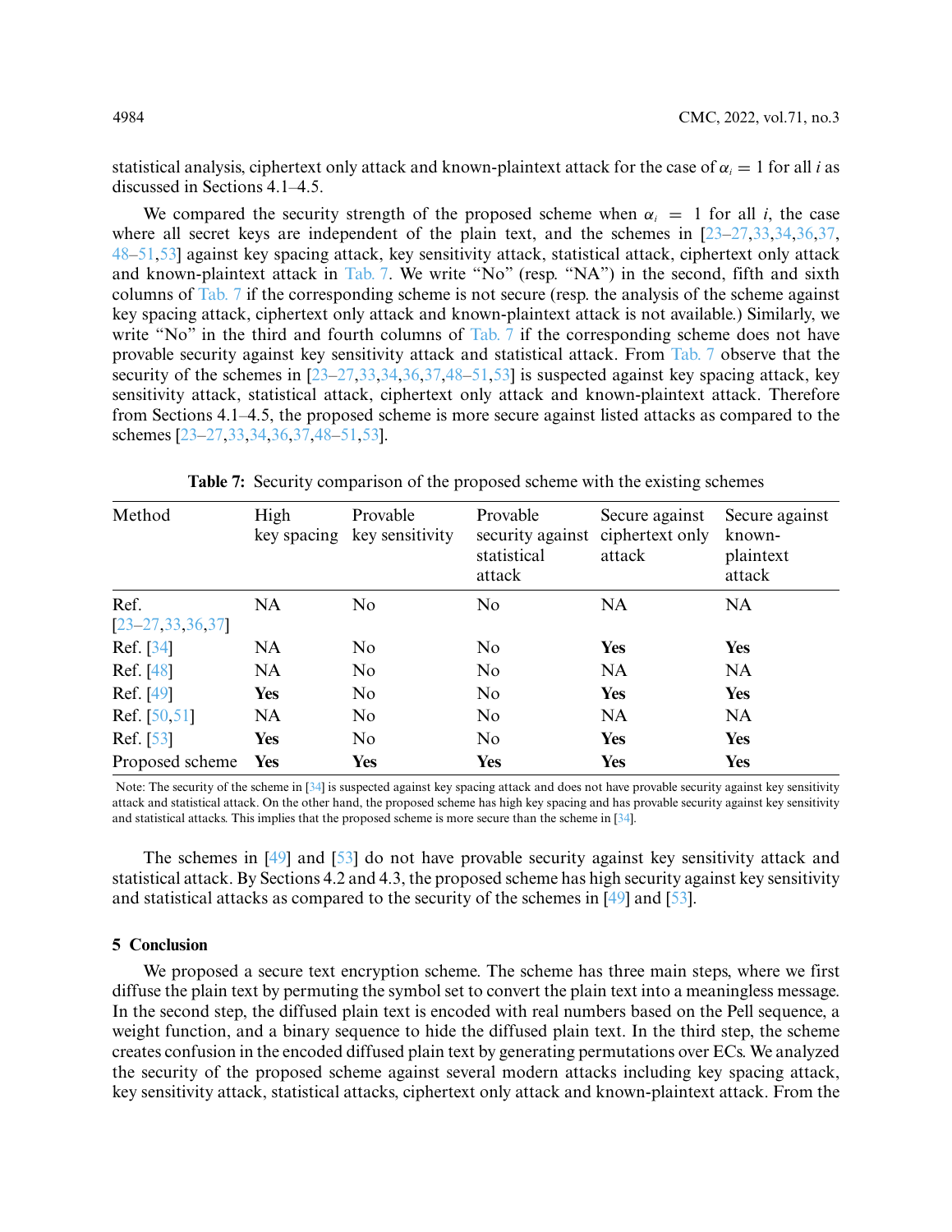analysis it is clear that the proposed scheme has high resistance against modern attacks. Furthermore, we compared the security strength of the proposed scheme with the existing text encryption schemes in  $[23-27,33,34,36,37,48-51,53]$  $[23-27,33,34,36,37,48-51,53]$  $[23-27,33,34,36,37,48-51,53]$  $[23-27,33,34,36,37,48-51,53]$  $[23-27,33,34,36,37,48-51,53]$  $[23-27,33,34,36,37,48-51,53]$  $[23-27,33,34,36,37,48-51,53]$  $[23-27,33,34,36,37,48-51,53]$  $[23-27,33,34,36,37,48-51,53]$ . It is evident from the comparison that the proposed scheme is more secure as compared to the existing scheme against modern cryptanalysis.

By this scheme, we gave an application of the Pell sequence and ordered ECs in cryptography. In this scheme, we used binary sequence and weight function, which can be generated by any available method.

An interesting future direction would be to generate binary sequence and weight function by using ordered EC and propose an encryption scheme that can provide provable confidentiality and integrity.

**Funding Statement:** This research is funded through JSPS KAKENHI Grant Number 18J23484, QAU-URF 2015 and HEC project NRPU-7433.

**Conflicts of Interest:** The authors declare that they have no conflicts of interest to report regarding the present study.

### **References**

- <span id="page-14-0"></span>[1] C. G. Kessler, *An Overview of Cryptography*, 2010. [Online]. Available: [http://www.garykessler.net/library/](http://www. garykessler. net/library/crypto. html) [crypto.html.](http://www. garykessler. net/library/crypto. html)
- <span id="page-14-1"></span>[2] C. E. Shannon, "Communication theory of secrecy systems," *The Bell System Technical Journal*, vol. 28, no. 4, pp. 656–715, 1949.
- <span id="page-14-2"></span>[3] U. Hayat and N. A. Azam, "A novel image encryption scheme based on an elliptic curve,"*Signal Processing*, vol. 155, pp. 391–402, 2019.
- <span id="page-14-5"></span>[4] N. A. Azam, U. Hayat and I. Ullah, "Efficient construction of a substitution box based on a Mordell elliptic curve over a finite field," *Frontiers of Information Technology and Electronic Engineering*, vol. 20, no. 10, pp. 1378–1389, 2019.
- <span id="page-14-6"></span>[5] N. A. Azam, U. Hayat and I. Ullah, "An injective S-box design scheme over an ordered isomorphic elliptic curve and its characterization," *Security and Communication Networks*, vol. 2018, Article ID 3421725, 9 pages, 2018.
- [6] U. Hayat, N. A. Azam and M. Asif, "A method of generating 8 x 8 substitution boxes based on elliptic curves," *Wireless Personal Communications*, vol. 101, no. 1, pp. 439–451, 2018.
- [7] A. A. Khan, V. Kumar and M. Ahmad, "An elliptic curve cryptography based mutual authentication scheme for smart grid communications using biometric approach," *Journal of King Saud University-Computer and Information Sciences*, 2019. [https://doi.org/10.1016/j.jksuci.2019.04.013.](https://doi.org/10.1016/j.jksuci.2019.04.013)
- [8] V. Kumar, M. Ahmad, A. Kumari, S. Kumari and M. K. Khan, "SEBAP: A secure and efficient biometricassisted authentication protocol using ECC for vehicular cloud computing," *International Journal of Communication Systems*, vol. 34, no. 2, pp. 4103, 2019.
- <span id="page-14-3"></span>[9] Z. E. Dawahdeh, S. N. Yaakob and R. R. B. Othman, "A new image encryption technique combining elliptic curve cryptosystem with hill cipher," *Journal of King Saud University-Computer and Information Sciences*, vol. 30, no. 3, pp. 349355, 2018.
- <span id="page-14-4"></span>[10] A. Razaq, H. Alolaiyan, M. Ahmad, M. A. Yousaf, U. Shuaib *et al.,* "A novel method for generation of strong substitution-boxes based on coset graphs and symmetric groups," in *IEEE Access*, vol. 8, pp. 75473– 75490, 2020.
- [11] M. A. Yousaf, H. Alolaiyan, M. Ahmad, M. Dilbar and A. Razaq, "Comparison of pre and post-action of a finite abelian group over certain nonlinear schemes," *IEEE Access*, vol. 8, pp. 39781–39792, 2020.
- [12] M. Khan and N. A. Azam, "Right translated AES gray S-boxes," *Security and Communication Networks*, vol. 8, no. 9, pp. 1627–1635, 2015.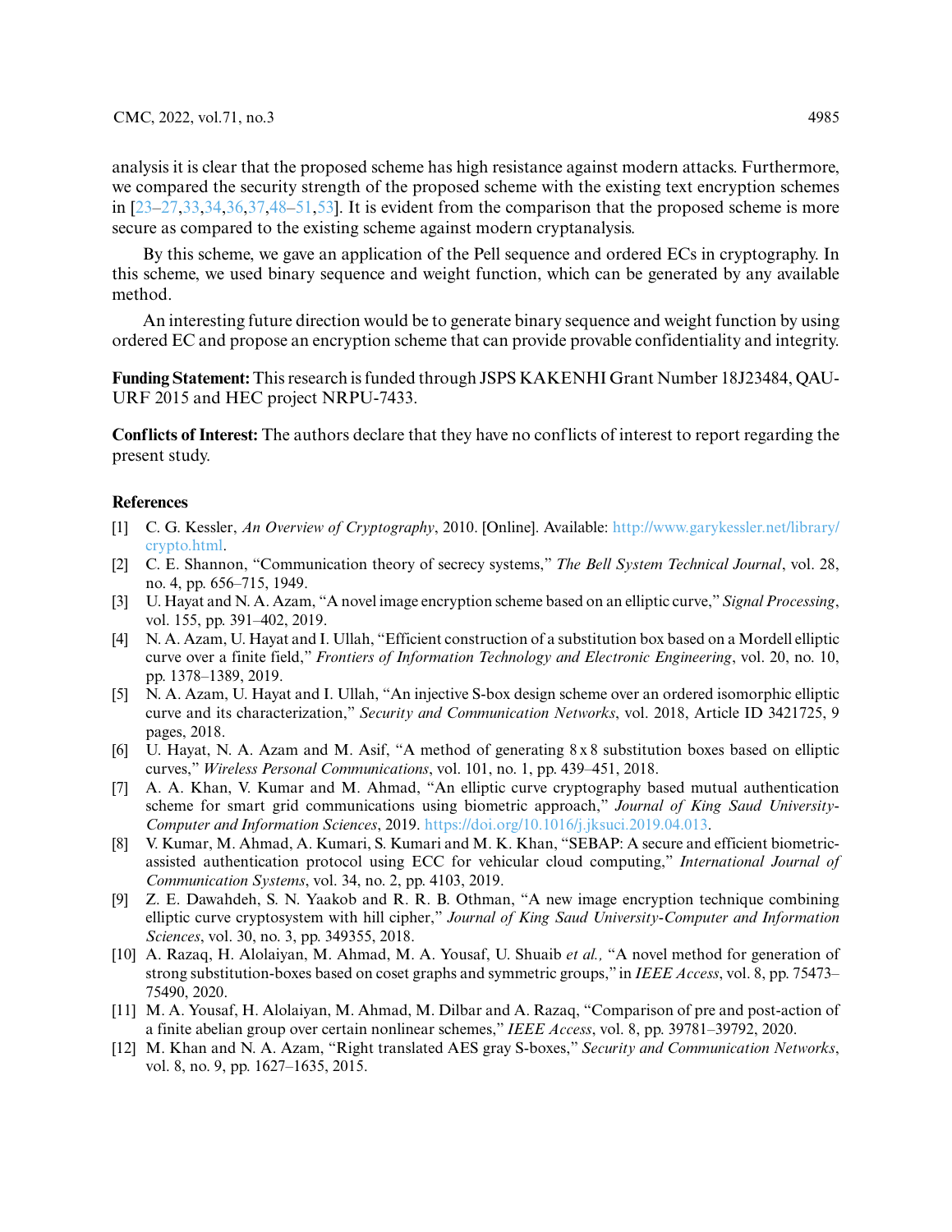- [13] M. Khan and N. A. Azam, "S-boxes based on affine mapping and orbit of power function," *3D Research*, vol. 6, no. 2, pp. 12, 2015.
- [14] Ö. Koruoglu and R. Sahin, "Generalized fibonacci sequences related to the extended hecke groups and an ˘ application to the extended modular group," *Turkish Journal of Mathematics*, vol. 34, no. 3, pp. 325–332, 2010.
- <span id="page-15-0"></span>[15] S. Ullah, L. Zhang, M. W. Sardar and M. T. Hussain, "T-Access policy: Attribute-based encryption scheme for social network based data trading," *China Communications*, vol. 18, no. 8, pp. 183–198, 2021.
- <span id="page-15-1"></span>[16] Z. Hua, S. Yi and Y. Zhou, "Medical image encryption using high-speed scrambling and pixel adaptive diffusion," *Signal Processing*, vol. 144, pp. 134–144, 2018.
- [17] O. Vilardy, M. Juan, J. Barba, M. Torres and O. Cesar, "Image encryption and decryption systems using the jigsaw transform and the iterative finite field cosine transform," *Photonics*, vol. 6, no. 4, pp. 121, 2019.
- [18] D. Lambić, A. Janković and M. Ahmad, "Security analysis of the efficient chaos pseudo-random number generator applied to video encryption," *Journal of Electronic Testing*, vol. 36, no. 4, pp. 709–715, 2018.
- [19] H. A. Ahmed, M. F. Zolkipli and M. Ahmad, "A novel efficient substitution-box design based on firefly algorithm and discrete chaotic map," *Neural Computing and Applications*, vol. 31, no. 11, pp. 7201–7210, 2019.
- [20] M. Ahmad, S. Khurana, S. Singh and H. D. AlSharari, "A simple secure hash function scheme using multiple chaotic maps," *3D Research*, vol. 8, no. 28, pp. 13, 2017.
- <span id="page-15-2"></span>[21] M. Ahmad, M. N. Doja and M. M. S. Beg, "Security analysis and enhancements of an image cryptosystem based on hyperchaotic system," *Journal of King Saud University-Computer and Information Sciences*, vol. 33, no. 1, pp. 77–85, 2021.
- <span id="page-15-3"></span>[22] N. A. Azam, "A novel fuzzy encryption technique based on multiple right translated AES Gray S-boxes and phase embedding," *Security and Communication Networks*, vol. 2017, Article ID 5790189, 9 pages, 2017.
- <span id="page-15-4"></span>[23] K. Abdullah, S. A. Bakar, N. H. Kamis and H. Aliamis, "RSA cryptosystem with fuzzy set theory for encryption and decryption," in *AIP Conference Proceedings*, vol. 1905, no. 1, pp. 030001, 2017.
- <span id="page-15-5"></span>[24] V. Gupta, G. Singh and R. Gupta, "Advance cryptography algorithm for improving data security," *International Journal of Advanced Research in Computer Science and Software Engineering*, vol. 2, no. 1, pp. 1–6, 2012.
- <span id="page-15-6"></span>[25] S. Pattanayak and D. Dey, "Text encryption and decryption with extended Euclidean algorithm and combining the features of linear congruence generator," *International Journal of Development Research*, vol. 6, no. 7, pp. 8753–8756, 2016.
- <span id="page-15-7"></span>[26] E. Agrawal and P. R. Pal, "A secure and fast approach for encryption and decryption of message communication," *International Journal of Engineering Science*, vol. 7, no. 5, pp. 11481, 2017.
- <span id="page-15-8"></span>[27] S. E. Ghrare, H. A. Barghi and N. R. Madi, "New text encryption method based on hidden encrypted symmetric key," in *Int. Conf., Advanced Computer Information Technologies*, Ceske Budejovice, Czech Republic, 2018.
- <span id="page-15-9"></span>[28] Q. Mushtaq and U. Hayat, "Horadam generalized Fibonacci numbers and the modular group," *Indian Journal of Pure and Applied Mathematics*, vol. 38, no. 5, pp. 345, 2007.
- [29] Q. Mushtaq and U. Hayat, "Pell numbers, Pell-Lucas numbers and modular group," *Algebra Colloquium*, Academy of Mathematics and Systems Science, Chinese Academy of Sciences, and Suzhou University, vol. 14, no. 1, pp. 97–102, 2007.
- <span id="page-15-10"></span>[30] T. Koshy, *Pell and Pell-Lucas Numbers with Applications*, New York: Springer, 2014.
- <span id="page-15-11"></span>[31] A. Luma and B. Raufi, "Relationship between fibonacci and lucas sequences and their application in symmetric cryptosystems," in *Proc. of the 4th Int. Conf. on Circuits, Systems and Signals, World Scientific and Engineering Academy and Society (WSEAS)*, Corfu Island, Greece, pp. 146–150, 2010.
- <span id="page-15-13"></span>[32] A. Overmars and S. Venkatraman, "An efficient golden ratio method for secure cryptographic applications," *Mathematical and Computational Applications*, vol. 23, no. 4, pp. 58, 2018.
- <span id="page-15-12"></span>[33] P. Agarwal, N. Agarwal and R. Saxena, "Data encryption through fibonacci sequence and unicode characters," *MIT International Journal of Computer Science and Information Technology*, vol. 5, no. 2, pp. 79–82, 2015.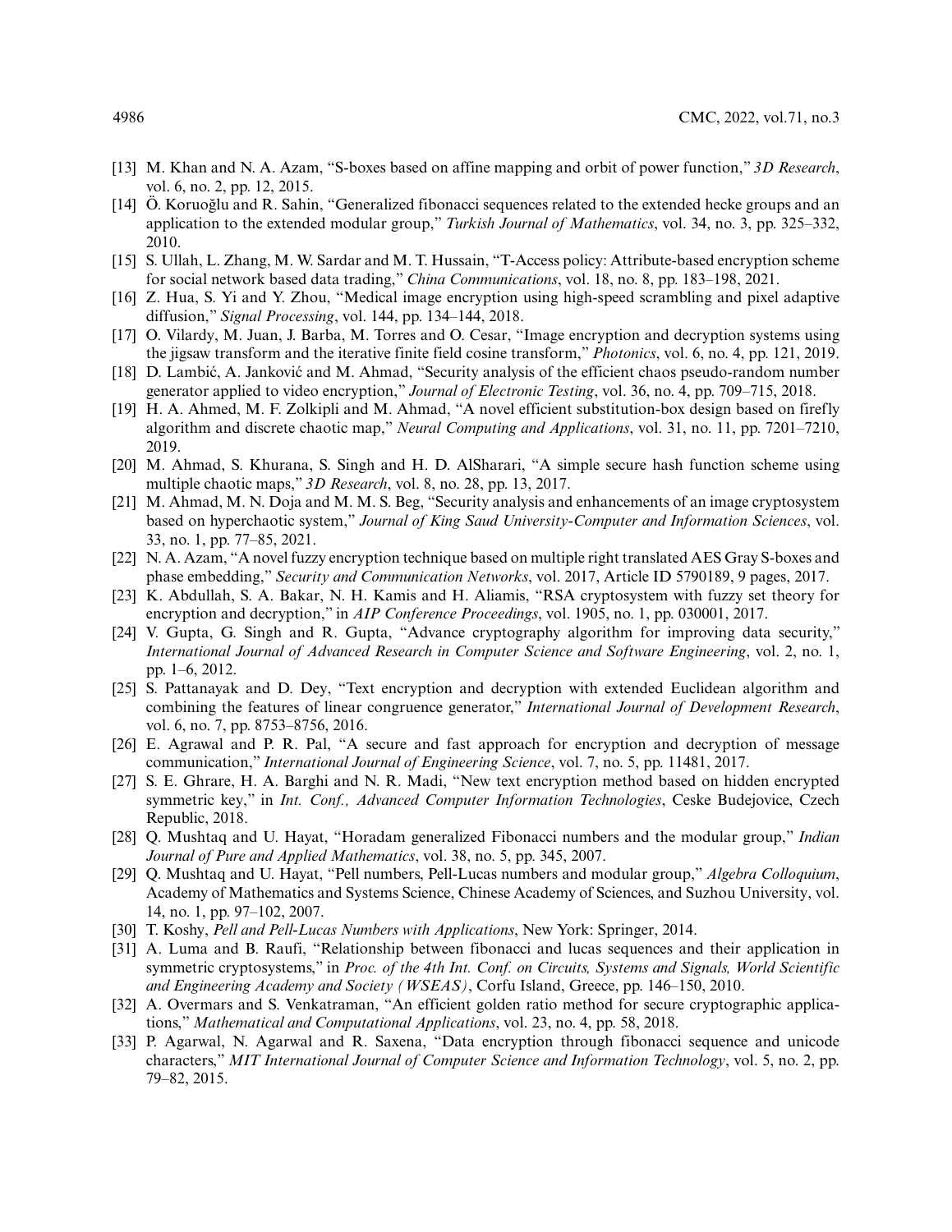- <span id="page-16-0"></span>[34] T. Clelland, V. Risca and C. Bancroft, "Hiding messages in DNA microdots," *Nature*, vol. 399, no. 6736, pp. 533–534, 1999.
- [35] M. Borda and O. Tornea, "DNA secret writing techniques," in *2010 8th Int. Conf. on Communications IEEE*, Bucharest, Romania, pp. 451–456, 2010.
- <span id="page-16-1"></span>[36] M. R. Abbasy, A. A. Manaf and M. A. Shahidan, "Data hiding method based on DNA basic characteristics," in *Int. Conf. on Digital Enterprise and Information Systems*, Springer, Berlin, Heidelberg, pp. 53–62, 2011.
- <span id="page-16-2"></span>[37] M. A. Murillo-Escobar, F. Abundiz-Prez, C. Cruz-Hernndez and R. M. Lpez-Gutirrez, "A novel symmetric text encryption algorithm based on logistic map," in *Proc. of the Int. Conf. on Communications, Signal Processing and Computers*, Honolulu, Hawaii, USA, vol. 4953, 2014.
- [38] H. Perez-Meana, E. Hernandez-Diaz and V. Silva-Garcia, "Encryption of RGB images by means of a novel cryptosystem using elliptic curves and chaos," *IEEE Latin America Transactions*, vol. 18, no. 8, pp. 1407– 1415, 2020.
- [39] I. Hussain, N. A. Azam and T. Shah, "Stego optical encryption based on chaotic S-box transformation," *Optics and Laser Technology*, vol. 61, pp. 50–56, 2014.
- [40] M. Ahmad and M. S. Alam, "A new algorithm of encryption and decryption of images using chaotic mapping," *International Journal on Computer Science and Engineering*, vol. 2, no. 1, pp. 46–50, 2009.
- [41] X. Zhang, Y. Mao and Z. Zhao, "An efficient chaotic image encryption based on alternate circular Sboxes," *Nonlinear Dynamics*, vol. 78, no. 1, pp. 359–369, 2014.
- <span id="page-16-3"></span>[42] M. Ahmad, M. N. Doja and M. M. S. Beg, "Security analysis and enhancements of an image cryptosystem based on hyperchaotic system," *Journal of King Saud University-Computer and Information Sciences*, vol. 33, no. 1, pp. 77–85, 2021.
- <span id="page-16-4"></span>[43] A. A. A. El-Latif and X. Niu, "A hybrid chaotic system and cyclic elliptic curve for image encryption," *AEU-International Journal of Electronics and Communications*, vol. 67, no. 2, pp. 136–143, 2013.
- [44] R. I. Abdelfatah, "Secure image transmission using chaotic-enhanced elliptic curve cryptography," *IEEE Access*, vol. 8, pp. 3875–3890, 2019.
- [45] I. Ullah, U. Hayat and M. D. Bustamante, "Image encryption using elliptic curves and Rossby/drift wave triads," *Entropy*, vol. 22, no. 4, pp. 454, 2020.
- [46] S. Toughi, M. H. Fathi and Y. A. Sekhavat, "An image encryption scheme based on elliptic curve pseudo random and advanced encryption system," *Signal Processing*, vol. 141, pp. 217–227, 2017.
- <span id="page-16-5"></span>[47] L. D. Singh and K. M. Singh, "Image encryption using elliptic curve cryptography," *Procedia Computer Science*, vol. 54, pp. 472–481, 2015.
- <span id="page-16-6"></span>[48] C. H. Suneetha, T. Surendra and C. H. Neelima, "Implementation of double fold text encryption based on elliptic curve cryptography (ECC) with digital signature," *International Journal of Recent Technology and Engineering (IJRTE)*, vol. 8, no. 5, pp. 3840–3846, 2020.
- <span id="page-16-9"></span>[49] M. A. Naji, D. A. Hammood, H. A. Atee, R. S. Jebur, H. A. Rahim *et al.,* "Cryptanalysis cipher text using new modeling: text encryption using elliptic curve cryptography," in *AIP Conf. Proc.*, Putrajaya, Malaysia, vol. 2203, no. 1, pp. 020003, 2020.
- <span id="page-16-10"></span>[50] K. Agrawal and A. Gera, "Elliptic curve cryptography with hill cipher generation for secure text cryptosystem," *International Journal of Computer Applications*, vol. 106, no. 1, pp. 18–24, 2014.
- <span id="page-16-11"></span>[51] K. Keerthi and B. Surendiran, "Elliptic curve cryptography for secured text encryption," in *Int. Conf. on Circuit, Power and Computing Technologies (ICCPCT)*, Kollam, India, IEEE, pp. 1–5, 2017.
- <span id="page-16-12"></span>[52] A. Kumar, S. S. Tyagi, M. Rana, N. Aggarwal and P. Bhadana, "A comparative study of public key cryptosystem based on ECC and RSA," *International Journal on Computer Science and Engineering*, vol. 3, no. 5, pp. 1904–1909, 2011.
- <span id="page-16-7"></span>[53] L. D. Singh and K. M. Singh, "Implementation of text encryption using elliptic curve cryptography," *Procedia Computer Science*, vol. 54, pp. 73–82, 2015.
- <span id="page-16-8"></span>[54] S. Ullah, X. Li and L. Zhang, "A review of signcryption schemes based on hyper elliptic curve," in *3rd Int. Conf. on Big Data Computing and Communications (BIGCOM)*, Chengdu, China, pp. 51–58, 2017.